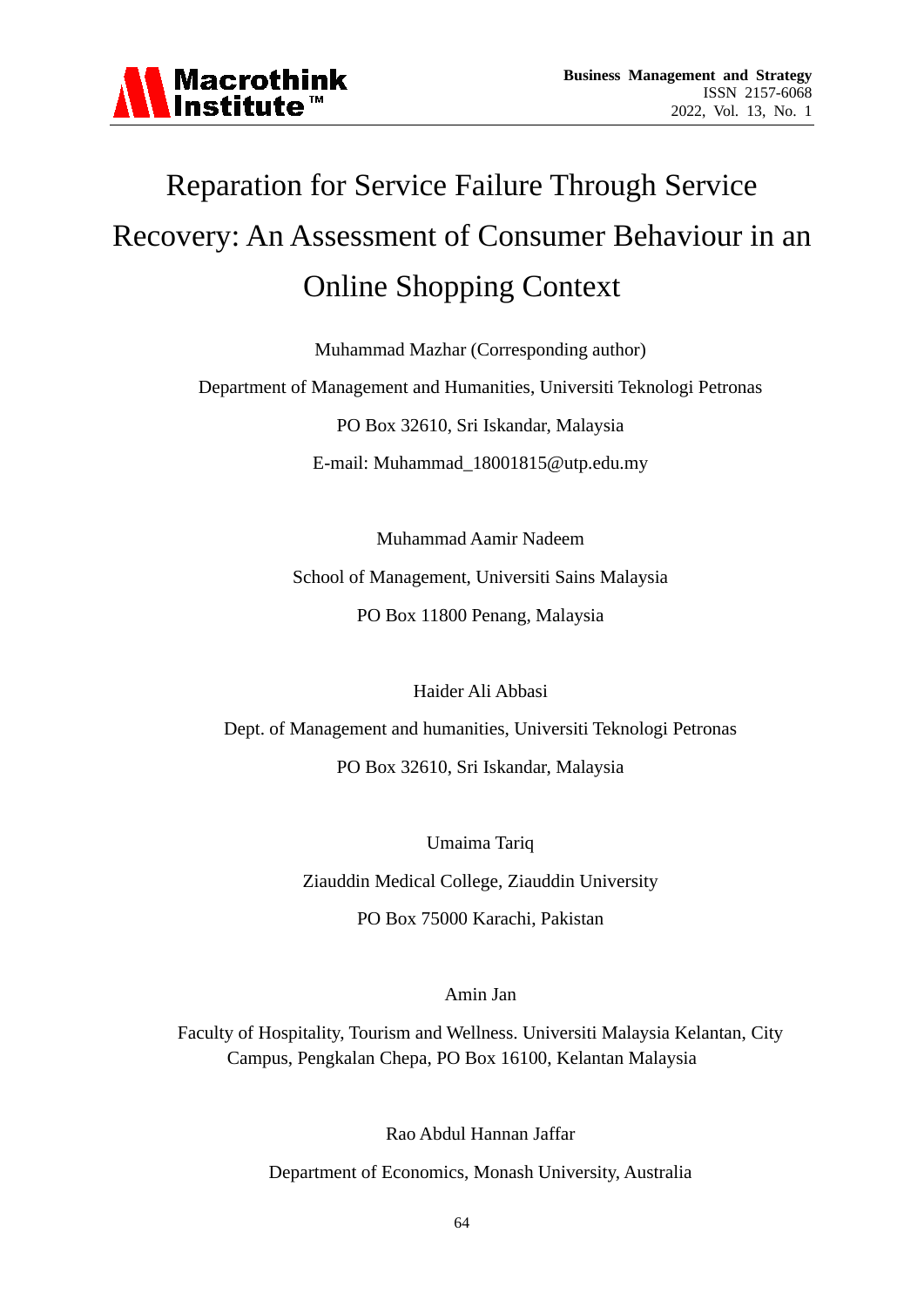

PO Box 3800, Clayton VIC 3800, Australia

Received: January 28, 2022 Accepted: February 28, 2022 Published: February 28, 2022 doi:10.5296/bms.v13i1.19521 URL: https://doi.org/10.5296/bms.v13i1.19521

#### **Abstract**

A service failure in online shopping exacerbates customers' behaviour towards a brand/webstore. However, service recovery is deemed an instrumental factor to atone for the customer loss after a service failure. To examine this, the current study aims to analyse the relationship between service failure and its downstream effect on the future customer behavioural intentions (i.e., customers' switching and repurchasing. Moreover, this study incorporates the mediating role of service recovery between service failure and customers' future intentions. The survey technique was employed to achieve objectives by collecting data from 364 Malaysian customers who purchased from any webstore in the last six months. Data was analysed through SPSS 24.0 and SEM-PLS 3.3.3. The results of the study revealed that service recovery has a positive impact on repurchasing intention and switching intention. Furthermore, it is observed that due to cultural influences, the effect of service recovery on repurchase intention is less significant as compared to switching intention, which shows that in a specific culture, service recovery is less important than social loss. The practical implications of the study are two-fold. Firstly, the service provider should consider customers' expectations regarding service recovery. Secondly, service providers should not be limited to financial compensation only; instead, they should include non-financial compensation to retain customers from a specific culture.

**Keywords:** service failure; service recovery, switching intention, repurchase intention, online shopping, COVID-19

#### **1. Introduction**

The pandemic has intrigued consumers to purchase through digital platforms (Mason et al., 2021; Shamim et al., 2021). This shift is attributable with the help of available technology and the inclination of young people towards online shopping (Ariff et al., 2014; Bhatti et al., 2020). However, with the surge of online shopping, service failure occurrences have also escalated (Shamim et al., 2021). Such service failures tend to incur during the purchase process of the product (i.e. order, interaction with employees, or delivery service) or at the utility stage (i.e. post-purchase) (Liu & Lin, 2020), which determine consumer future buying behaviour (Harrison-Walker, 2019). Service failures trigger customers' negative emotions, which leads to defection (Sands et al., 2020). Customers make decisions for their future purchases from the same webstore by keeping their previous experience in their mind. Though organisations try to provide error-free services, it is unrealistic due to many factors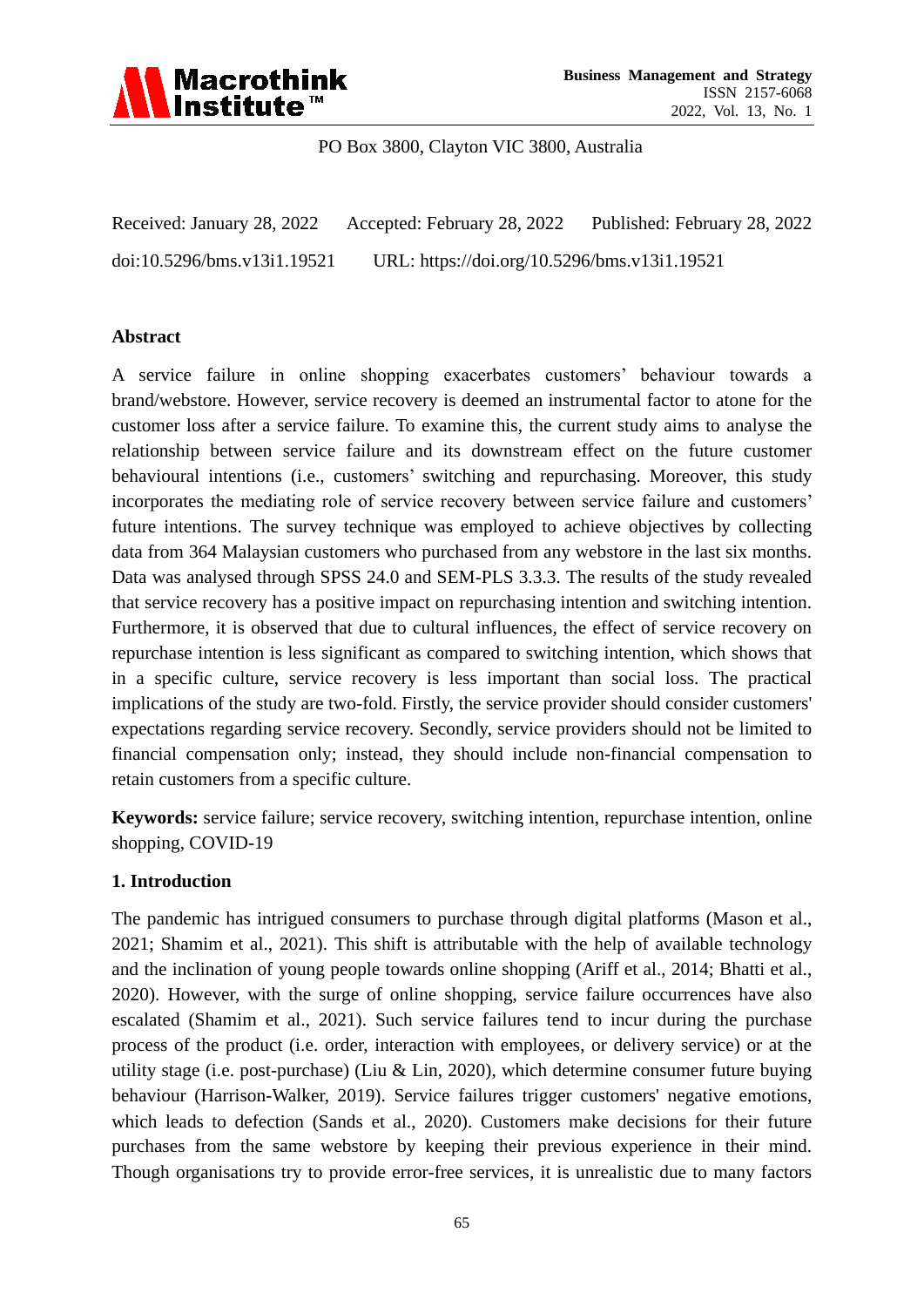(Ogbonna et al., 2015). As service failures are inevitable, but the service providers can retain their customers by doing corrective actions (i.e., service recovery).

Moreover, with the increasing intensity of competition in recent years, organisations no longer rely on stereotypical marketing methods to expand their global market shares. This dilemma emanates from different cultural values and their symbiotic relationship with service failure and service recovery. Accordingly, they customised marketing plans and strategies to capture each set of consumers, with similar consumption and behavioural patterns worldwide (Sian et al., 2010). Previously researchers argued that providing compensation as a service recovery retains customers after a service failure (Kamalapur & Lyth, 2020).

However, customers behave differently as per their social values. It is not possible that service recovery can get the desired result in all cultures. The effects of service recovery can vary from culture to culture and customer to customer (Mazhar et al., 2020), for instance Malaysian customers consider online shopping as a reliable source for purchasing their daily household necessities (Isa et al., 2020). Malaysia, a relatively small young multi-ethnic (i.e., Malays, Chinese, Indians, and others) nation, has a population of approximately 32.7 million people (Meerangani et al., 2021). In the Asian (vs. Western) context, scarce studies illuminate how values in different cultures influence consumer behaviour (Mooij, 2003; Ward et al., 2002). The literature in Western perspective is generalised to be similar (or akin to similar) to other countries; hence, a generic measurement strategy for all situations. Therefore, it implies that a generic adaptation of findings from Western research could sound unwise for Asian countries. The culture, systems, and strategies synonymous with the Western people, but customer future intention couldn't sound like another country.

Previous research has a lack of evidence for service recovery outcomes. Good service recovery actions provide a complete sequence of the impact of service recovery on customers after getting recovery— the level of satisfaction, behavioural intention, word-of-mouth, and repurchase intentions (Swanson & Kelley, 2001). It is unconsidered whether customers who received service recovery will buy from the same organisation again. In reality, even after providing service recovery, businesses continue to lose customers. Why customers are not satisfied even after getting compensation and would not come back to purchase from the same seller. What are the things behind their decisions? How can an organisation improve its service recovery process? These are the key questions that need to be answered to retain dissatisfied customers. Based on the discussion mentioned above, the current study has the following objectives to achieve in the Malaysian context: (1) the relationship between service failure and service recovery; (2) service recovery and customer switching intentions; (3) service recovery and customer repurchase intentions; and (4) the mediation role of service recovery between the antecedent (i.e., service failure) and its consequences (i.e. customers' switching and repurchase intentions). In this study, it is argued that it is imprudent to take and adapt a strategy as it assumes its generic application is thriving in a Western country and considers that it will be successful in another country. Given the skewed literature in the Western (vs. Asian) perspective on service recovery, it is pivotal to learn how collectivist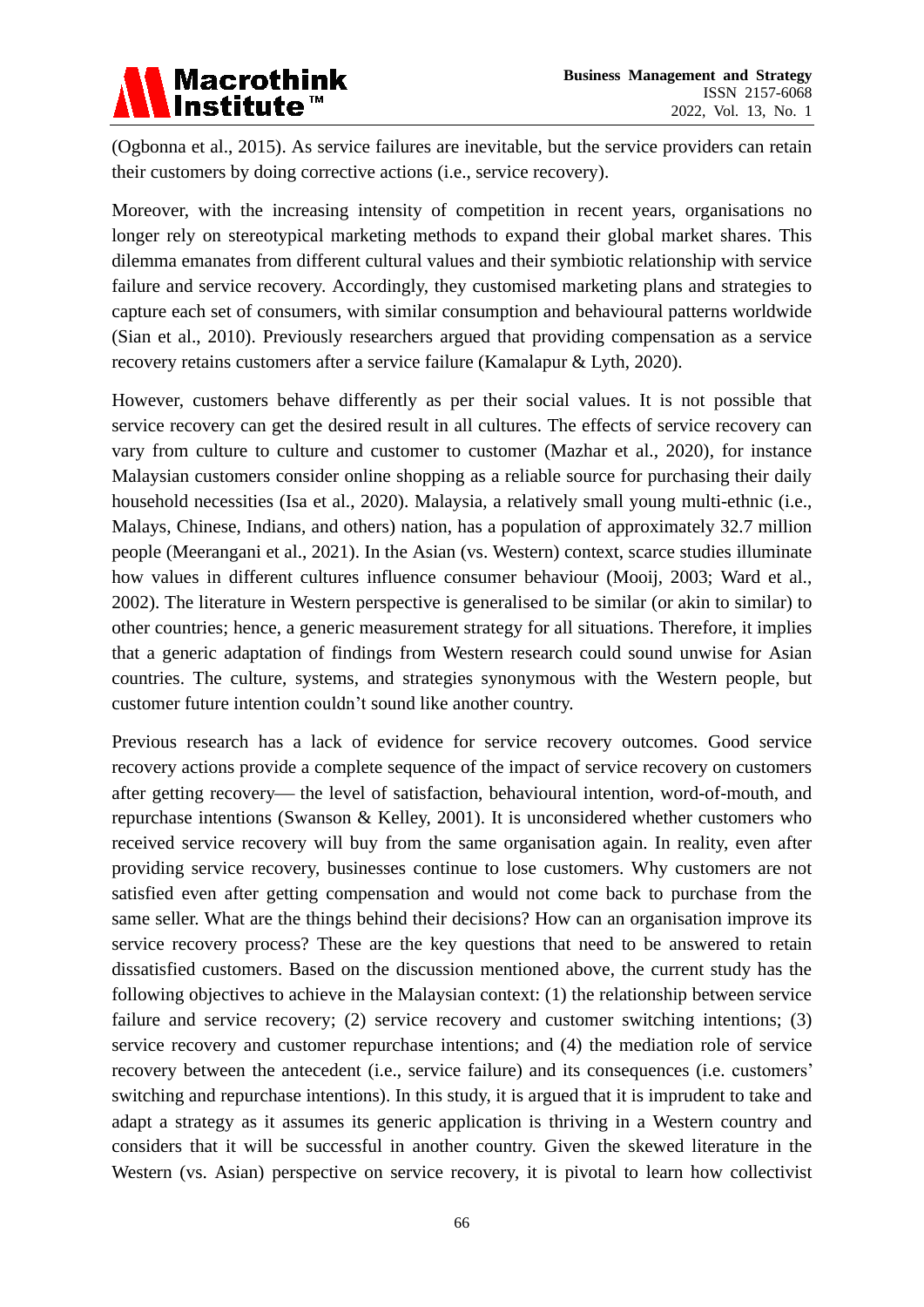

customer behaves against service failure and service recovery.

Extensive research has been conducted in an offline context like restaurants, retailing, and the airline sector (Borah et al., 2020; Cheng et al., 2019; Matikiti et al., 2019). Furthermore, prior research mainly focused on experimental studies that provide service failure scenarios and asked the customers to put them in that scenario and respond to the subsequent question (Koc et al., 2019; Wei et al., 2020). In this study, an online shopping context was chosen, especially in a culture where people of different ethnicities live together. Though they have their religious beliefs socially, they have some standard behaviour. In such a diverse society, it is a significant contribution to check their behaviour towards online shopping followed by a service failure. It is observed that service recovery influences future behavioural intention, but the effect of service recovery on repurchase intention is not as claimed in previous research. Customers are still tending to be switching after getting service recovery. This kind of behaviour might be affected due to many factors, cultural factors mould customer behaviour. Furthermore, service recovery was used as an independent variable to access the outcomes, whereas, in this study, service recovery was used as a mediator to investigate the customers' behavioural intention.

The remainder of the paper is structured as follows: Section 2 (Literature Review) describes, in brief, the most recent research on service failure, service recovery, and future behavioural intentions. Section 3 (Research Methodology) provides a precise technique that illustrates the most appropriate research design. Section 4 (Data Analysis) presents the results of the study. Section 5 (Findings and Discussion) focuses on explaining the role of service failure on customers' behavioural intention in light of the current study results. Furthermore, mediating effect of service recovery was also discussed. Finally, limitations and directions for future research will be considered to bring the study to a close.

#### **2. Literature Review**

Emotions encompass an instigating role to comprehend consumer behaviour from the cognitive and hedonic perspectives (Hirschman & Stern, 1999). Customers' emotional response to service failure influences the evaluation of service recovery. Service failure stimulates customers' negative emotions; therefore, they evaluate the service recovery emotionally. In service failure and recovery, however, studies on emotions in a cultural setting have little traction. Due to the growing significance of emotions in service failure and recovery, this area has earned rapid scholarly attention (Orsingher et al., 2017). Furthermore, consumers differ in evaluating service failures. Some customers value financial or non-social loss, whereas others are more concerned with social loss. Similarly, collectivist customers focus more on process failure than outcome failure; hence, they show more anger on the loss of face, status, and self-esteem. In reaction to such service failures, they intrinsically develop a state of grudge. Thus, consumers are likely to express their bad feelings within their community, bringing loss to the businesses.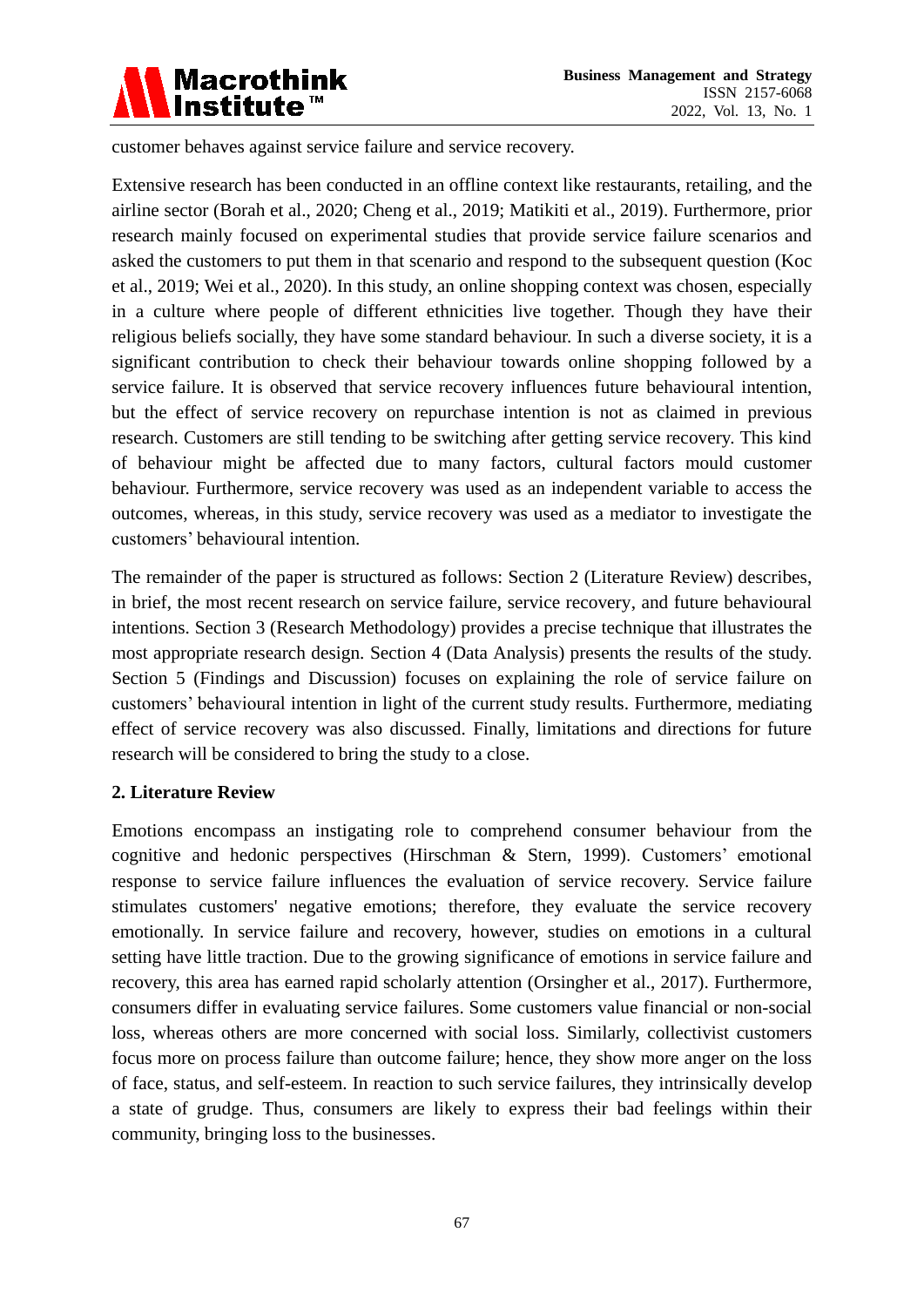

# *2.1 Service Failure during the Online Shopping Experience*

Service failures are inevitable because of the integral inconsistency of service performance (Zeithaml et al., 1990). A service failure occurs when a customer is given subpar service and has a negative opinion of the company (Azemi et al., 2019; Gelbrich & Roschk, 2011). If service providers deal with failures incorrectly, they can incur some harmful consequences as it can drive customers to produce negative word of mouth (NWOM) and reduce profits (Chih-Hung et al., 2019; Kamalapur & Lyth, 2020). Process failure and outcome failure are two types of service failure. The first form of failure is caused by social or psychological causes, whereas the second type is caused by physical or instrumental factors (Driver & Johnston, 2001; Li et al., 2016). Put another way, a process failure is personal, whereas outcome failure is impersonal. Service often includes both process and outcome features, but the relative importance of each varies depending on the context (Hinkin & Tracey, 2003). Some groups are more concerned with outcome failure, like in individualistic societies, whereas people related to collectivistic groups give more value to process failure.

There is a high level of engagement between service providers and their customers. Customers demand more from the service provider after developing a relationship with the service provider. If the vendor fails to meet the customer's intended level of expectation, the likelihood of service failure increases. According to several experts, this high level of contact raises consumer expectations and the risk of service failure (Chueh et al., 2014; De Ruyter & Wetzels, 2000; Komunda & Osarenkhoe, 2012; Sasser et al., 1991). Customer satisfaction hinges on the quality of service provided. (Wallin Andreassen, 2000) conclude that the negative impact of customers is a prevalent feature of service failure. This negative effect will also impact customer satisfaction with service recovery and future willingness to buy from the same seller.

Online shopping is a common practice in Malaysia for purchasing daily routine products. According to a survey, almost half of the online customers are still reluctant to provide their credit card details during online shopping due to credit card fraud (Nielsen Holdings, 2014). A survey conducted on 2709 online shoppers revealed that 88% of consumers faced problems during online shopping. Furthermore, 40% of customers stop transacting with faulty webstore due to service failure (Interactive, 2006). Additionally, 91% of customers have concerns about disclosing their personal information (Interactive, 2006). This implies that service failure in any aspect of online shopping produces a negative spillover effect which further affects other aspects of the transaction (Tan et al., 2016). The negative effect of this spillover adversely affects the webstores since customers may be reluctant to repurchase from that webstore due to a bad experience (Mazhar & Ting, 2021; Tan et al., 2016). Customers who have experienced service failure have had their expectations or requests not met by the service provider (Hsu, 2014). They are more likely to switch to another service provider to meet their needs. As a result, one thing that motivates customers to quit or stay with their current service provider is service failure (Bansal et al., 2005). Customers may have fewer options in an offline setting due to geographic limits, but internet shopping provides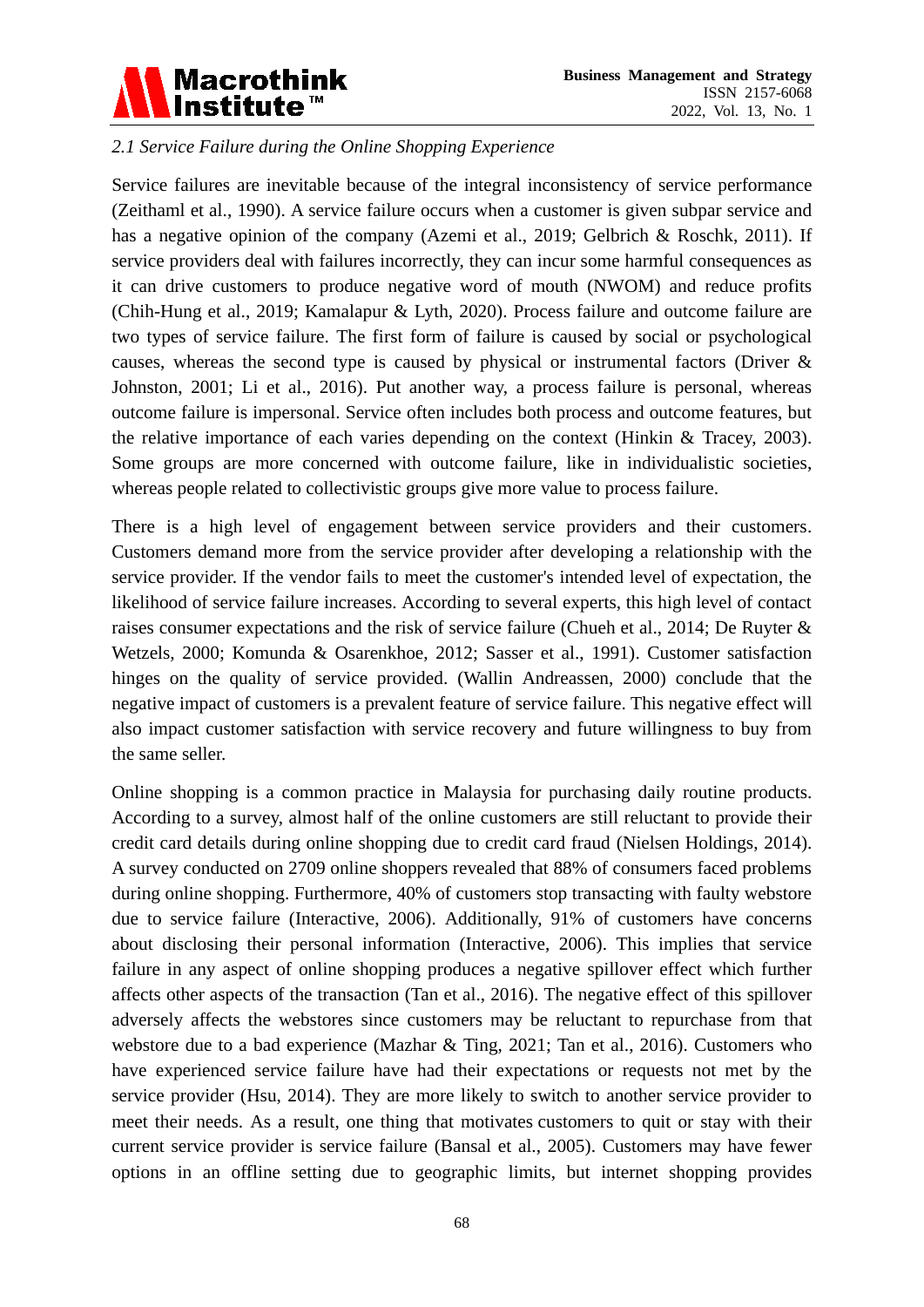# Macrothink<br>Institute™

customers with many other webstores that offer equivalent products and services. As a result, buyers are more likely to switch while purchasing online. Based on the preceding debate, it has been hypothesised that;

- H1: There is a positive relationship between service failure and service recovery.
- H2: There is a positive relationship between service failure and switching intention.
- H3: There is a negative relationship between service failure and repurchase intention.

### *2.2 Mediating Role of Service Recovery*

Businesses strive to perform at a high level to maximise earnings by retaining satisfied customers. When attracting new clients through an offensive plan, a defensive strategy to keep existing customers is less expensive. It costs five times as much to acquire new consumers as it keeps an existing one (Hamilton et al., 2017; Timm, 2001). It has been discovered that attracting a new customer is 5 to 6 times more costly than retaining existing customers (Manzano-Machob, 2013). Disgruntled customers will increase profit from 25% to 85% (Kotler, 2003). In today's highly competitive service industry, securing dissatisfied consumers and developing an efficient strategy for delivering service recovery to retain customers has become extremely tough (Migacz et al., 2017). Customers have more power to choose the best option for themselves in a competitive atmosphere. It is quite difficult for businesses to stay afloat in this field. According to previous surveys, interest in service recovery has grown due to service failures, which frequently result in customer switching (Keaveney, 1995). It is awful for a firm to lose clients because of poor service performance. When service failures occur, a well-managed service recovery attempt can sometimes result in higher satisfaction than if there had been no service breakdown.

When service failure occurs, it becomes essential for the webstore to reacquire dissatisfied customers so that financial and reputational loss can be minimised. Providing service recovery to dissatisfied/complaining customers is an opportunity for retailers to model customers' perceptions about their brand (Turner, 2018). The literature revealed that poor service recovery was offered to customers. For example, some online retailers respond only to half of the complaints they receive, and in response to those complaints, they just offer an apology or empathy (Rosenmayer et al., 2018). Webstores must be careful about customers' complaints and their expectations regarding service recovery. The method and effectiveness of complaint handling and service recovery could improve customer satisfaction and retention if an online service breakdown cannot be avoided (Tseng, 2021). The current study uses service recovery to mediate service failure and future behavioural intentions. Currently, available research has supported that service recovery is not a precondition for future behavioural intention (Lee & Zahn, 2014; Noone, 2012). There is a possibility that a customer is satisfied with its service recovery efforts but does not wish to return because there is a better alternative available to them. In previous studies, satisfaction with service recovery and perceived justice with service recovery was used as mediators (Asghar Ali et al., 2021). Hence, it is critical to comprehend the significance of customer recovery satisfaction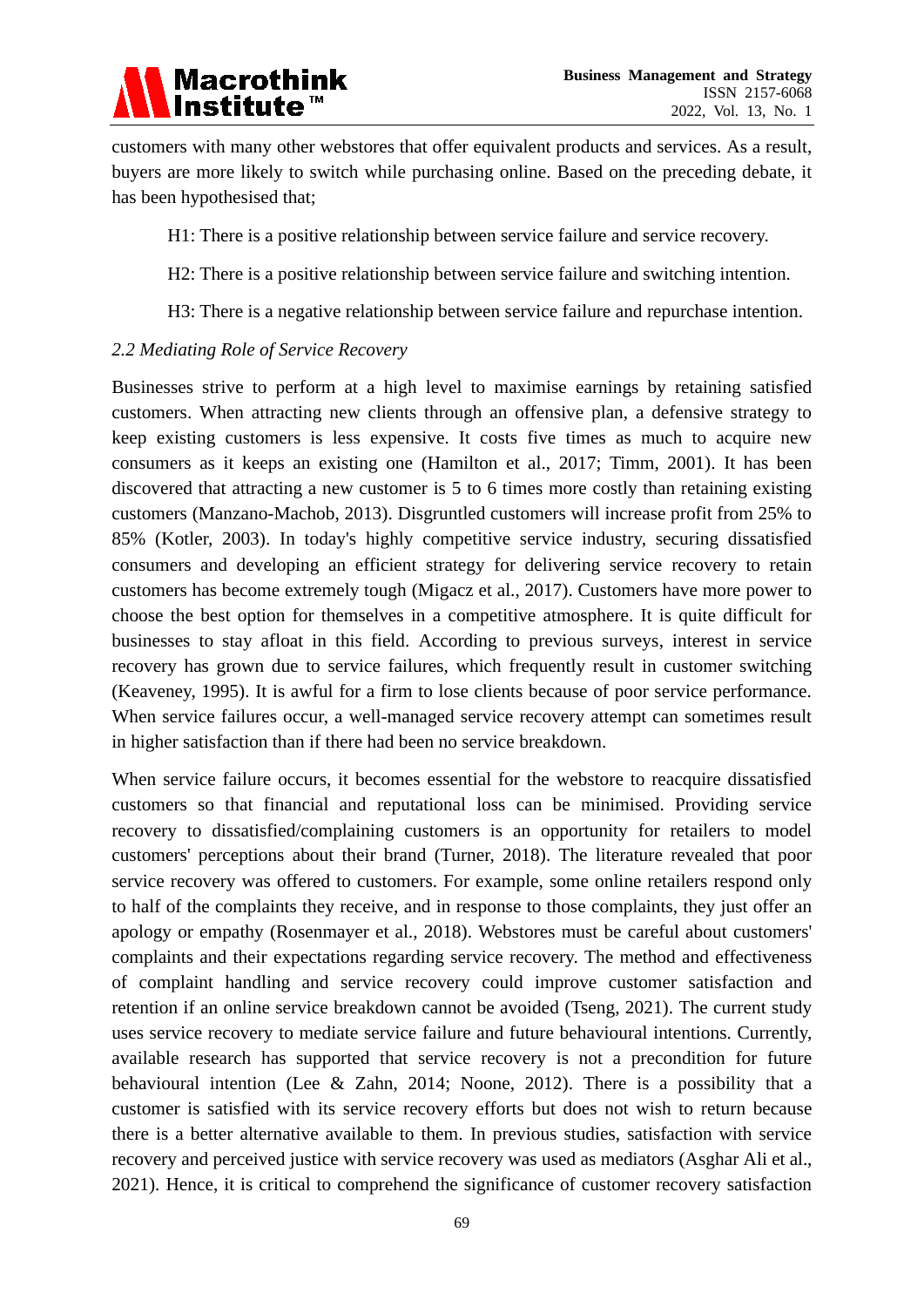

in the context of online shopping. Therefore, based on the above discussion, we hypothesised that;

H4: Service recovery mediates the relationship between service failure and repurchase intention.

H5: Service recovery mediates the relationship between service failure and switching intention.

### *2.3 Repurchase Intention in Online Shopping*

Repurchase intention refers to a person's decision to acquire a specific service from the same organisation again, considering their current condition and likely circumstances. When a customer encounters service failure, his intentions of repurchasing may change. Culture is a significant force in any social group, whether it is an ethnic group, a religious community, or a collection of people who share a common interest. Culture has a significant impact on individual beliefs and lifestyles, according to researchers, and it cannot be overvalued because it influences people's thoughts, motives, and value systems. From a marketing standpoint, because culture examines customers' value systems, which are subsequently governed by the world around them, it significantly influences consumers' affective and cognitive choices of consuming and spending (Briley & Williams, 1998). According to Hofstede's cultural dimension, Malaysia is under collectivism. The beliefs and behaviour of members are determined by society. People living in a collectivist society learn behaviours from each other and share them. In a collectivist society, people have high social interaction with each other. Therefore, they share their good or bad experiences with their family, friends, and other community members. A collectivist society has a social influence on its member's behaviours and actions, and people act in a situation only for the interest of their society. The impact of national culture on perceptions of recovery efforts has yet to be investigated. Customers from various cultures are likely to have varying service expectations and engage in relational behaviours. (Donthu & Yoo, 1998; Patterson & Smith, 2001; Schutte & Ciarlante, 1998). However, most consumer behaviour research is based on theoretical frameworks developed in Western nations. (Aaker & Maheswaran, 1997; Maheswaran & Shavitt, 2000; Patterson & Smith, 2001). Generally, customers who are satisfied with the service are more inclined to repurchase, and the opposite is true (Asghar Ali et al., 2021). For various businesses, profit maximisation is still the primary goal to pursue (Azhar Ali et al., 2021). To achieve this goal, they strive to build customer loyalty and retention.

# *2.4 Switching Intention*

Switching is defined as "replacing or exchanging the current service provider with another service provider" (Bansal & Taylor, 1999). The polar opposite of loyalty is switching (Singh & Rosengren, 2020). Loyalty is " a deeply held commitment to rebuy or patronise a preferred product/service consistently in future" (Oliver, 1999). Loyalty focuses on positive aspects of webstores whereas, switching focuses on negative aspects of webstore that lead customers to exit (Singh & Rosengren, 2020). Customers that switch to other webstores not only cost the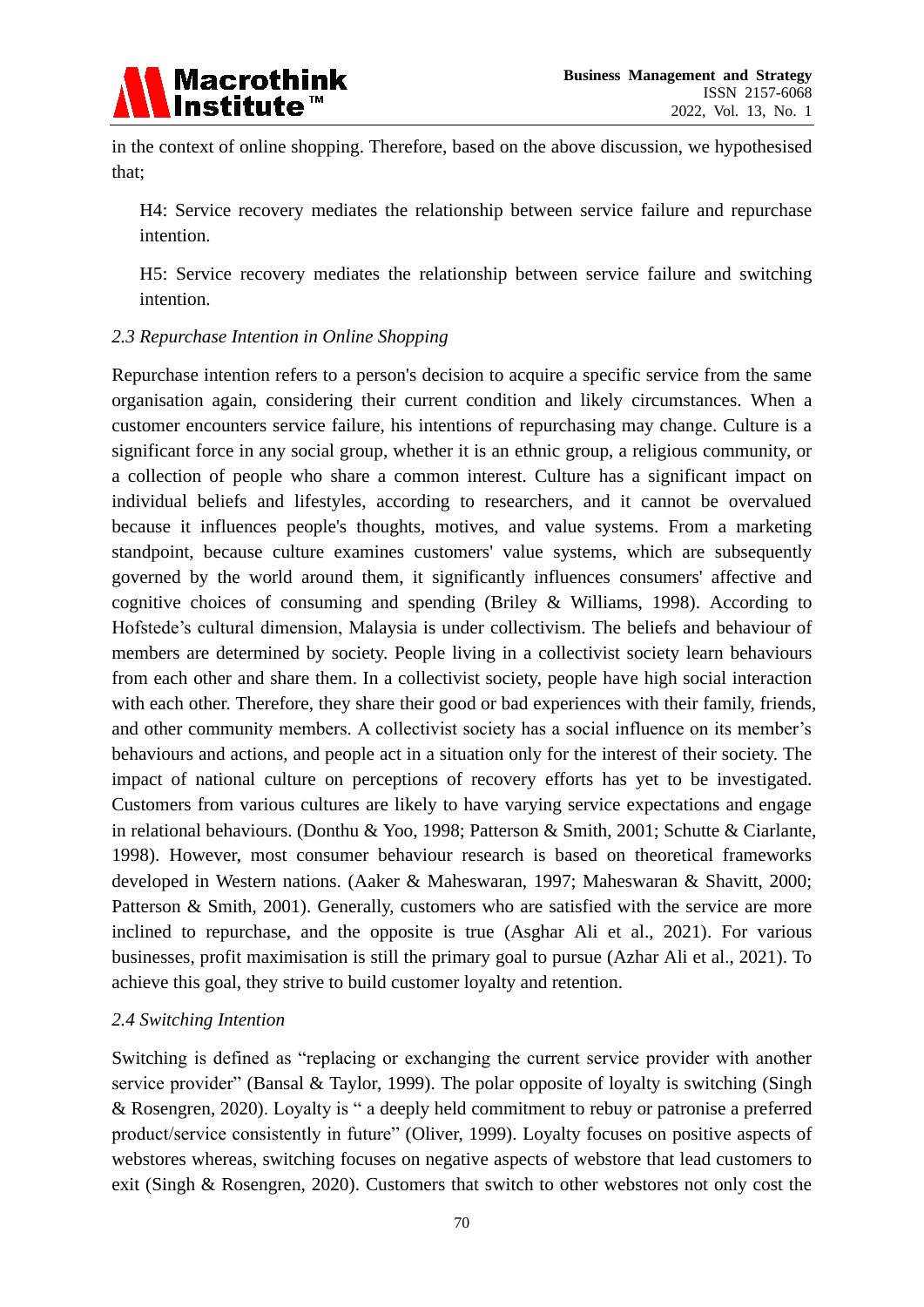

original webstore money, but they also cost the original webstore money to replace those customers. Also, they lose the future benefits that might be received from those customers if they become loyal. Switching can be in two different methods or categories. Previous research on brick and mortar indicated that customers switch from one retailer to another retailer (Zhang et al., 2008). "Loyalty" focuses on the positive outcome of purchase experience with webstore and a loyal customer must purchase from the same seller in future. Switching behaviour shows the negative result of customers that leads the customer to leave. Technological advancements have changed the business trends nowadays. Companies are shifting their businesses towards online channels to achieve a competitive advantage in the market. One of the key elements that influences switching intentions is service failure (Pieters et al., 2019). It is clear from the literature that if a service provider offers a service recovery to the customers after a service failure, they will be satisfied, it will remove dissatisfaction and make the customer loyal, but due to low switching cost customers shift towards other webstores with a single click (Zhu et al., 2021).

When a customer encounter service failure service provider offers a service recovery in the form of compensation or apology. Based on the offered service recovery customer decide whether he would repurchase or switch to another service provider. The research framework is shown in figure 1.



Figure 1. Research Framework

*Source: Conceptualized by authors*

# *2.5 Social Cognitive Theory*

Albert Bandura coined the term "social learning theory" (SLT) in the 1960s. It was renamed the Social Cognitive Theory (SCT) in 1986, and it asserts that learning takes place in a social setting involving interaction, environment, and behaviour. "Social cognitive theory favours a model of causation involving triadic reciprocal determinism. In this model of reciprocal causation, behaviour, cognition and other personal factors, and environmental influences all operate as interacting determinants that influence each other bi-directionally" (Bandura, 1989). SCT explains that the environment and individuals are the significant determinants of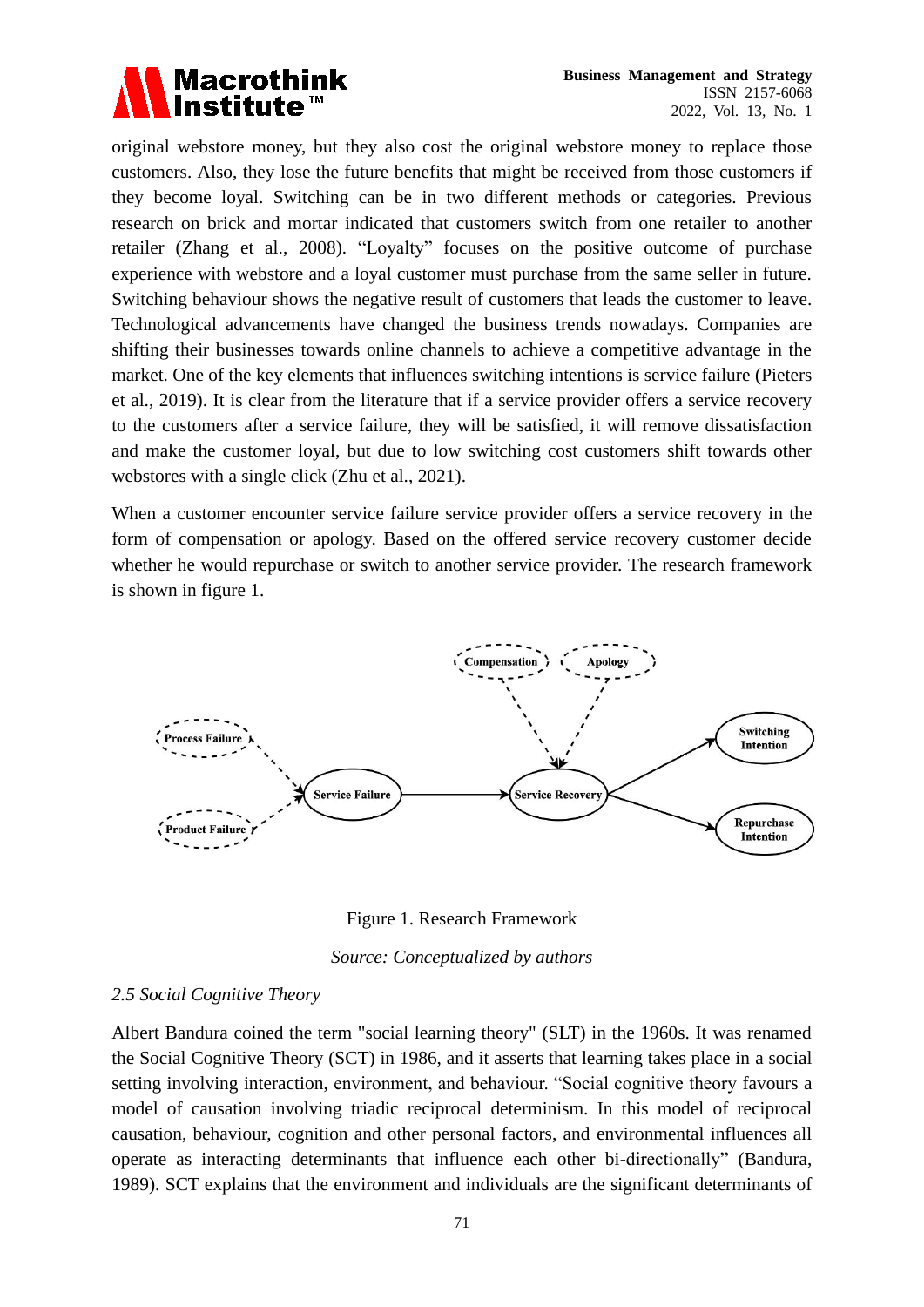

individual behaviours (Kursan Milaković, 2021). It also enlightens how individual characteristics are influenced by individuals and the environment (Bandura, 1989). From the triadic relationship, all three determinants are influenced by each other; however, Bandura (1989) stated that "Reciprocal causation does not mean that the different sources of influence are of equal strength. Some may be stronger than others. Nor do the reciprocal influences all coincide (Mehreen et al., 2022). It takes time for a causal factor to exert its influence and activate reciprocal influences". The emphasis on social impact and external and internal social reinforcement is a distinguishing element of SCT. According to SCT, individuals acquire and maintain specific behaviour within a social context (Wang et al., 2020). The theory considers a person's past experiences, reinforcements, expectations, and expectancies, all of which determine whether a person will engage in a particular behaviour.

#### **3. Research Methodology**

This section describes the research design, including how participants were chosen, the study's methodology, and the measurement instrument used in the study.

# *3.1 Procedure and Participants*

Customers that shop online in Malaysia were surveyed using self-administered questionnaires. This study's questionnaire mainly was based on previous research. Some changes have been made to meet the current research. The questionnaire was distributed to 80 customers who experienced online shopping as part of a pilot test to input the design. The pilot test was undertaken to improve the questionnaire's general quality, and consequently, the current study used this survey method. The survey technique is being used because it has higher generalizability and more external reliability based on actual marketing exchanges (Churchill & Iacobucci, 2006). Non-probability convenience sampling was utilised in this investigation. Probability sampling cannot be employed because there is no list of those customers who have suffered service failure. Respondents filled out a total of 364 surveys. This resulted in a response rate of almost 72 per cent. Only 319 surveys were able to be used out of 364. Forty-five respondents either filled out the surveys incorrectly or did not complete them at all.

# *3.2 Measurement*

The questionnaire was divided into two parts. The first part contained respondents' demographic information, whereas the second part included questions related to the variables. All variables were measured on interval scales, except demographic questions. Scales from the previous literature are used for all variables. Six items of two different dimensions of service failure were adapted in the questionnaire based on previous research. The six items for service recovery were adapted based on the research of (Chou, 2015). Two dimensions (compensation and apology) were used to measure the service recovery. Three items of repurchase intention and three items of switching intentions were adapted from the (Maxham III, 2001) and (Sánchez-García & Currás-Pérez, 2011) respectively. A five-point Likert scale was used, ranging from "strongly disagree" (1) to "strongly agree" (5).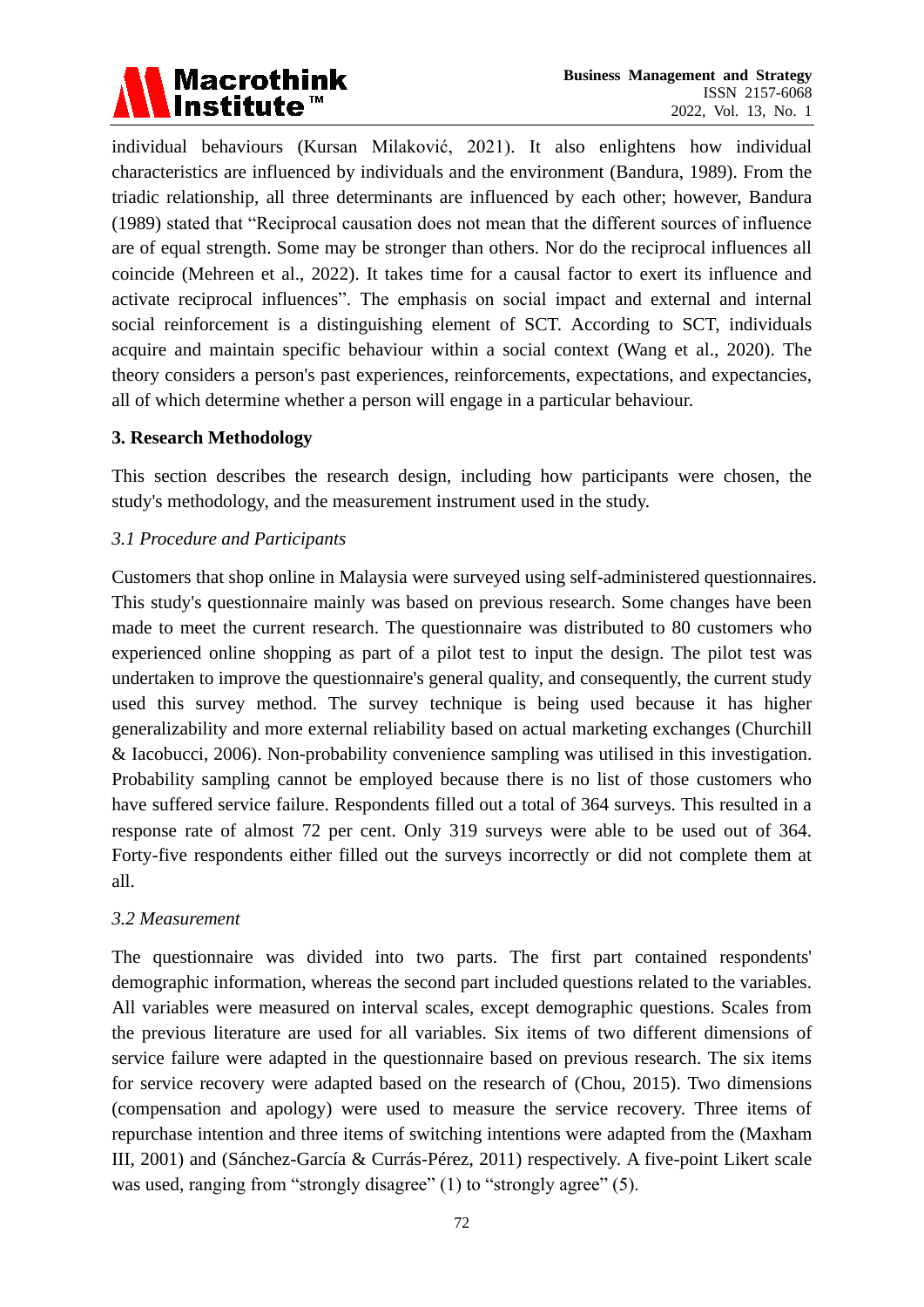

# **4. Data Analysis**

PLS-SEM approach was applied by using Smart PLS v 3.3.3 to test the model in this study (Ringle et al., 2015). The advantage of this approach includes PLS-SEM is variance-based (Hair et al., 2021) and suitable for causal-predictive analysis (Lauro & Vinzi, 2004). Furthermore, it is widely applied in business and social sciences research (Sarstedt & Cheah, 2019). This approach involves estimating the measurement model and structural model (Hair et al., 2021).

# *4.1 Demographics' Characteristics*

The respondent's profile was described based on gender, age, qualification, income, and ethnicity, as presented in Table 1. Among 453 respondents, 244 (53.9%) male and 209 (46.1%) female respondents participated in this study. Most respondents were having aged between 21 to 30 years (60.7%) and hold master's degrees (37.5%). Regarding income, most of the respondents (27.2%) had income below RM2000 (477.78 USD), while 33.1% had Chinese ethnicity.

| Table 1. Respondent's characteristics |  |
|---------------------------------------|--|
|---------------------------------------|--|

| Criteria      | <b>Description</b> | Frequency | Percentage<br>(%) |
|---------------|--------------------|-----------|-------------------|
| Gender        | Male               | 244       | 53.9              |
|               | Female             | 209       | 46.1              |
| Age           | Below 20 years     | 53        | 11.7              |
|               | $21-30$ years      | 275       | 60.7              |
|               | $31-40$ years      | 71        | 15.7              |
|               | $41-50$ years      | 25        | 5.5               |
|               | $51-60$ years      | 22        | 4.9               |
|               | Above 60 years     | 7         | 1.5               |
| Qualification | Secondary          | 31        | 6.8               |
|               | <b>Bachelor</b>    | 50        | 11                |
|               | Master             | 170       | 37.5              |
|               | PhD                | 134       | 29.6              |
|               | Others             | 68        | 15                |
| Income        | $<$ RM2000 $*$     | 123       | 27.2              |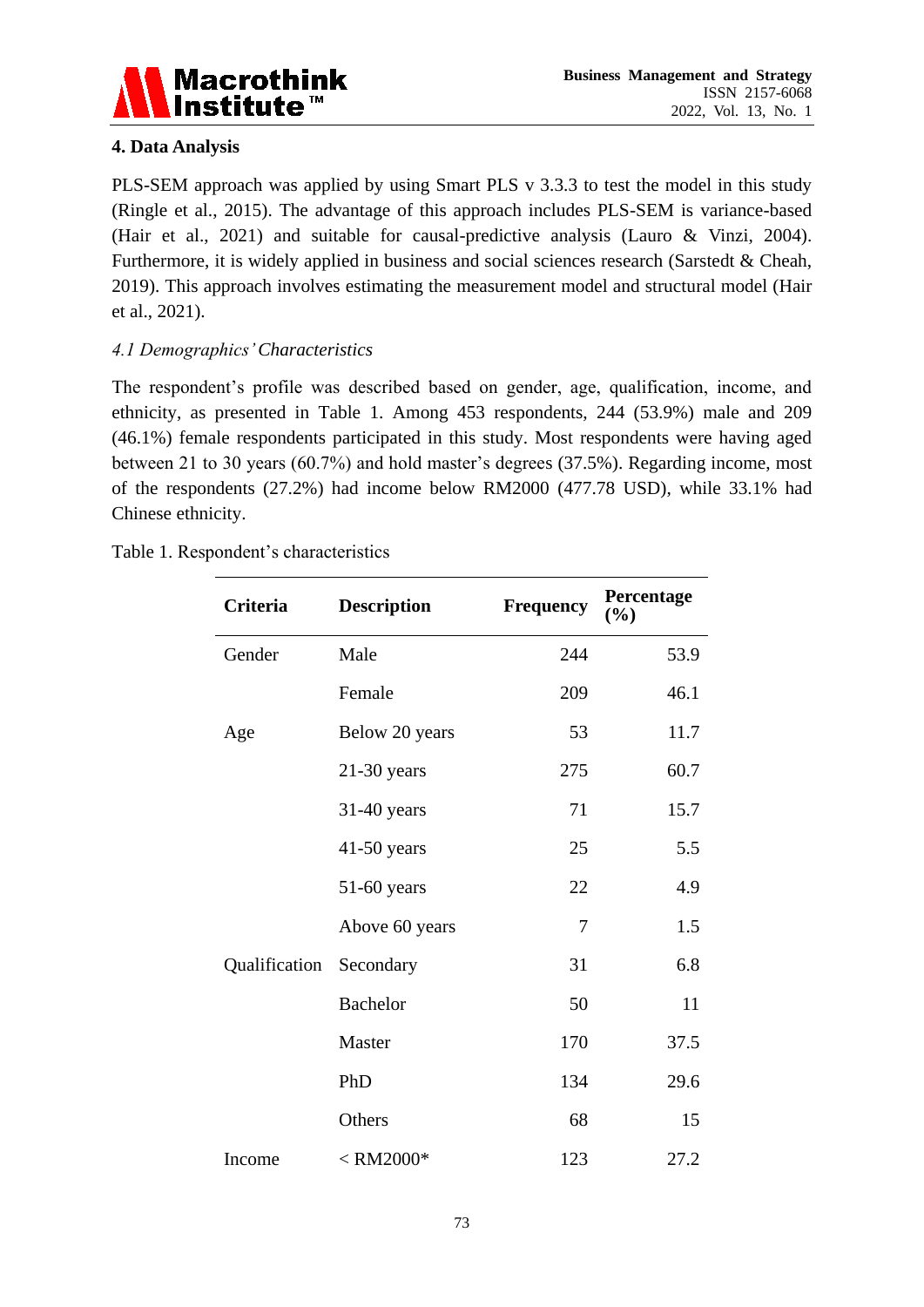| <b>Macrothink</b><br>lnstitute $^{\text{\tiny{\textsf{m}}}}$ |                      |     | <b>Business Management and Strategy</b><br>ISSN 2157-6068<br>2022, Vol. 13, No. 1 |
|--------------------------------------------------------------|----------------------|-----|-----------------------------------------------------------------------------------|
|                                                              | RM2001-RM4000        | 100 | 22.1                                                                              |
|                                                              | RM4001-RM6000        | 64  | 14.1                                                                              |
|                                                              | RM6001-RM8000        | 92  | 20.3                                                                              |
|                                                              | RM8001-RM10000       | 44  | 9.7                                                                               |
|                                                              | $>$ RM10000          | 30  | 6.6                                                                               |
| Ethnicity                                                    | Malay                | 149 | 32.9                                                                              |
|                                                              | Chinese              | 150 | 33.1                                                                              |
|                                                              | <b>Tamil Indians</b> | 89  | 19.6                                                                              |
|                                                              | Others               | 65  | 14.3                                                                              |

*\*Considering 1 MYR = 0.24 USD (Currency update as on 18/02/2022)*

*Source: Table 1 developed by authors*

### *4.2 Measurement Model Analysis*

In the PLS-SEM, first, the measurement of the outer model was assessed, as shown in Figure 1. The formulation of the measurement model could be reflective or formative (Hair et al., 2021). Both reflectively and formatively measured constructs were involved in this study; therefore, the measurement model was assessed in two phases.



# Figure 2. Measurement Model

# *Source: Calculated by the author through SmartPLS*

At phase I, four parameters such as factor loading, Cronbach's alpha, composite reliability and average variance extracted were examined for the reflective measurement model. As shown in Table 2, the results reveal that all four parameters met the threshold criteria set by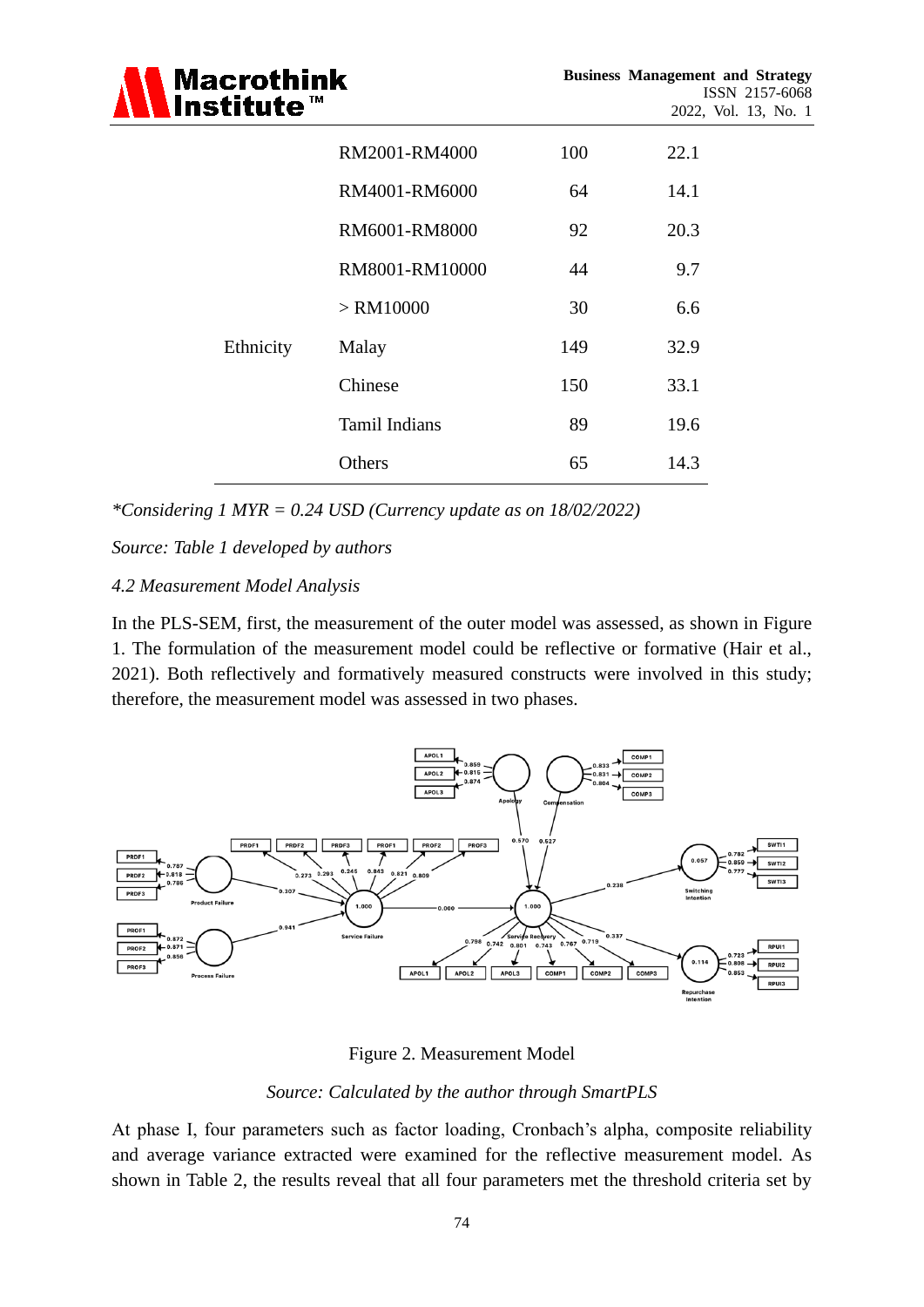

Hair et al., (2021). Similarly, a phase II, relevance of weights and their significance were tested for formative measurement model using bootstrapping with recommended 5000 iterations (Ramayah et al., 2018). The results (also reported at the bottom of Table 2) show that all first-order constructs significantly contribute to second-order formative construct. In addition, the convergent validity of formatively measured constructs (i.e., service failure and service recovery) was evaluated through redundancy analysis (Cheah et al., 2018). The finding reveals that service failure and service recovery have a correlation of 0.782 and 0.729 with their respective global item constructs. The correlation of both paths was above 0.70, suggesting that formatively measured constructs have sufficient convergent validity. The VIF test was also applied to detect the collinearity issue. However, all values of VIF were found below 3; hence, no collinearity issue was detected in both reflective and formative measurement models (Hair Jr et al., 2021).

| Stage I: Results of the assessment of measurement model for first-order reflective constructs |                   |       |            |          |       |            |
|-----------------------------------------------------------------------------------------------|-------------------|-------|------------|----------|-------|------------|
| <b>First-order</b><br>constructs                                                              | Code              | FL    | <b>VIF</b> | $\alpha$ | CR    | <b>AVE</b> |
| Apology                                                                                       |                   |       |            | 0.807    | 0.886 | 0.722      |
|                                                                                               | APOL1             | 0.859 | 1.838      |          |       |            |
|                                                                                               | APOL <sub>2</sub> | 0.815 | 1.589      |          |       |            |
|                                                                                               | APOL3             | 0.874 | 1.957      |          |       |            |
| Compensation                                                                                  |                   |       |            | 0.761    | 0.863 | 0.677      |
|                                                                                               | COMP1             | 0.833 | 1.601      |          |       |            |
|                                                                                               | COMP <sub>2</sub> | 0.831 | 1.554      |          |       |            |
|                                                                                               | COMP3             | 0.804 | 1.480      |          |       |            |
| <b>Product Failure</b>                                                                        |                   |       |            | 0.714    | 0.839 | 0.636      |
|                                                                                               | PRDF1             | 0.787 | 1.353      |          |       |            |
|                                                                                               | PRDF <sub>2</sub> | 0.818 | 1.413      |          |       |            |
|                                                                                               | PRDF3             | 0.786 | 1.435      |          |       |            |
| Process Failure                                                                               |                   |       |            | 0.834    | 0.900 | 0.750      |
|                                                                                               | PROF1             | 0.872 | 1.955      |          |       |            |
|                                                                                               | PROF <sub>2</sub> | 0.871 | 1.987      |          |       |            |
|                                                                                               | PROF3             | 0.856 | 1.860      |          |       |            |
| Repurchase Intention                                                                          |                   |       |            | 0.715    | 0.839 | 0.635      |
|                                                                                               | RPUI1             | 0.723 | 1.305      |          |       |            |
|                                                                                               | RPUI2             | 0.808 | 1.513      |          |       |            |
|                                                                                               | RPUI3             | 0.853 | 1.453      |          |       |            |
| Switching Intention                                                                           |                   |       |            | 0.738    | 0.848 | 0.651      |
|                                                                                               | SWTI1             | 0.782 | 1.443      |          |       |            |
|                                                                                               | SWTI2             | 0.859 | 1.447      |          |       |            |
|                                                                                               | SWTI3             | 0.777 | 1.502      |          |       |            |

Table 2. Measurement Model

| bux in Robins of the abboshieth of measurement mouter after Kenerating become order formative constructs |                                                      |       |        |             |       |                 |                 |
|----------------------------------------------------------------------------------------------------------|------------------------------------------------------|-------|--------|-------------|-------|-----------------|-----------------|
| Second-order<br>construct                                                                                | <b>Relationship</b>                                  | VIF   | Weight | <b>Mean</b> | S.D   | <i>t</i> -value | <i>p</i> -value |
| Service                                                                                                  | Apology $\rightarrow$ Service Recovery               | 1.778 | 0.319  | 0.328       | 0.161 | 1.978           | 0.024           |
| Recovery                                                                                                 | Compensation<br>Service<br>$\rightarrow$<br>Recovery | 1.778 | 0.760  | 0.745       | 0.140 | 5.443           | 0.000           |
|                                                                                                          | Process Failure $\rightarrow$ Service<br>Failure     | 1.001 | 0.744  | 0.725       | 0.124 | 5.994           | 0.000           |
| Service Failure                                                                                          | Product Failure $\rightarrow$<br>Service<br>Failure  | 1.001 | 0.642  | 0.643       | 0.133 | 4.831           | 0.000           |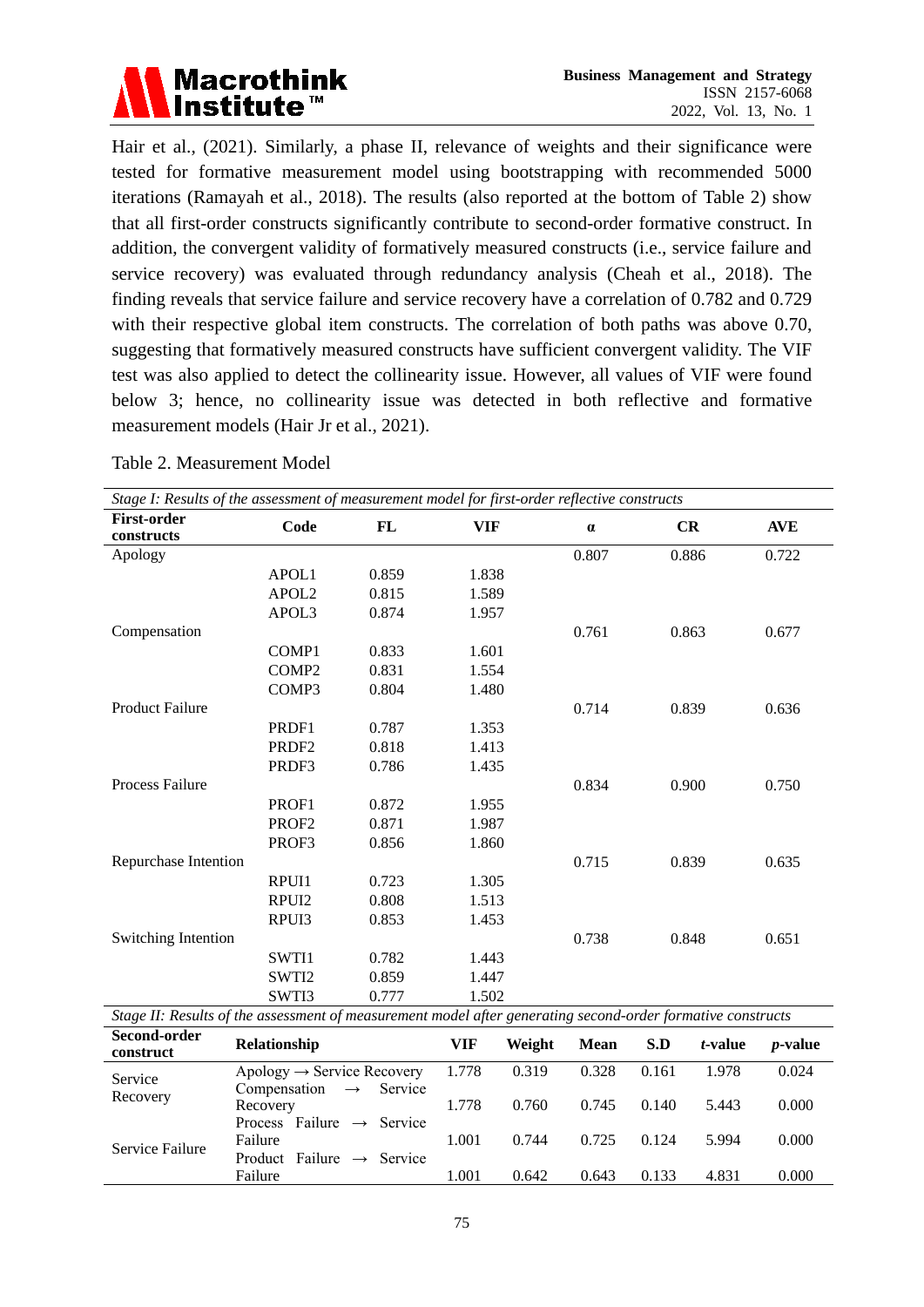

FL= Factor loading, VIF= Variance inflation factor, α= Cronbach's alpha, ρA= Dijkstra constant, CR= Composite reliability, AVE= Average variance extracted

#### *Source: Table 2 calculated by the author*

In the end, the Fornell-Larcker criterion was utilised to scrutinise discriminant validity. Table 3 reveals that the values in bold, which are the square root of AVEs, are higher than other construct's correlation coefficients. It is evidence of adequate discriminant validity. However, following the guidelines of Hair Jr et al. (2021), the HTMT ratio of correlations was also applied to validate the results of the Fornell-Larcker criterion. As shown in Table 4, the ratios of correlation are below the threshold of HTMT0.85, validating that every construct of this study has an adequate discriminant validity level.

| Table 3. Discriminant Validity (Fornell-Lacker criterion) |  |  |
|-----------------------------------------------------------|--|--|
|-----------------------------------------------------------|--|--|

| Construct              | Apology | Compensation | Process<br>Failure | Product<br>Failure | Repurchase<br>Intention | Switching<br>Intention |
|------------------------|---------|--------------|--------------------|--------------------|-------------------------|------------------------|
| Apology                | 0.850   |              |                    |                    |                         |                        |
| Compensation           | 0.661   | 0.823        |                    |                    |                         |                        |
| <b>Process Failure</b> | 0.167   | 0.243        | 0.866              |                    |                         |                        |
| <b>Product Failure</b> | 0.125   | 0.220        | 0.036              | 0.797              |                         |                        |
| Repurchase Intention   | 0.282   | 0.334        | $-0.029$           | 0.191              | 0.797                   |                        |
| Switching Intention    | 0.253   | 0.178        | $-0.017$           | 0.197              | 0.431                   | 0.807                  |

*Source: Table 3 calculated by the author*

| Construct              | Apology | Compensation | Process | Product | Repurchase | Switching |
|------------------------|---------|--------------|---------|---------|------------|-----------|
|                        |         |              | Failure | Failure | Intention  | Intention |
| Apology                |         |              |         |         |            |           |
| Compensation           | 0.843   |              |         |         |            |           |
| <b>Process Failure</b> | 0.202   | 0.304        |         |         |            |           |
| <b>Product Failure</b> | 0.164   | 0.299        | 0.056   |         |            |           |
| Repurchase Intention   | 0.365   | 0.442        | 0.053   | 0.263   |            |           |
| Switching Intention    | 0.324   | 0.221        | 0.048   | 0.272   | 0.603      |           |

#### Table 4. Discriminant Validity (HTMT)

*Source: Table 4 calculated by the author*

#### *4.3 Structural Model Analysis*

After the measurement models were proven to be reliable and valid, the evaluation of the structural model findings was the next step. Its criteria usually involve hypotheses testing, determining the effect sizes, coefficient of determination, and evaluating prediction relevance.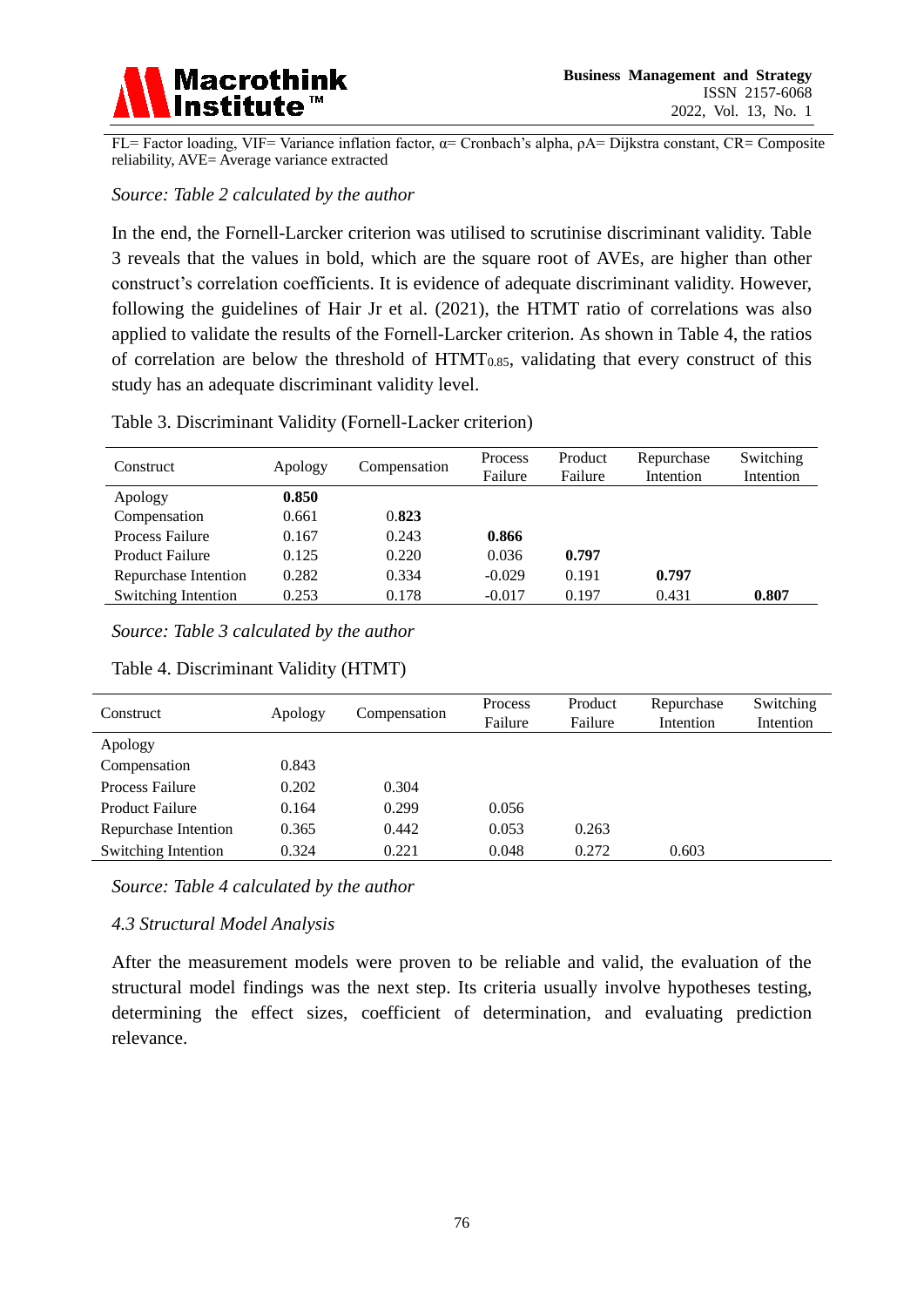



Figure 3. Structural Model

### *Source: Calculated by the author through SmartPLS*

A bootstrap process with 5000 iterations was run to test direct and indirect relationships, as shown in Figure 2 (Hair Jr et al., 2021). The results are reported in Table 5. It reveals that all direct relationships (i.e.,  $H_1$ ,  $H_2$ , and  $H_3$ ) and indirect relationships (i.e.,  $H_4$  and  $H_5$ ) are significant. Similarly, Table 5 also listed effect size  $(f^2)$  values of every exogenous construct based on the PLS-SEM results. It shows that the exogenous constructs had a small to medium effect size on the endogenous constructs involved in this study.

Table 5. Hypotheses testing (Direct and Indirect)

| Relationship                                                                                                      | <b>Beta</b><br>value | <b>Mean</b> |       | $S.D$ <i>t</i> -values <i>p</i> -values |       |       |
|-------------------------------------------------------------------------------------------------------------------|----------------------|-------------|-------|-----------------------------------------|-------|-------|
| <b>Direct Relationships</b>                                                                                       |                      |             |       |                                         |       |       |
| $H1$ : Service Failure $\rightarrow$ Service Recovery                                                             | 0.310                | 0.313       | 0.051 | 6.069                                   | 0.000 | 0.106 |
| $H_2$ : ServiceRecovery $\rightarrow$ Repurchase Intention                                                        | 0.344                | 0.353       | 0.052 | 6.626                                   | 0.000 | 0.134 |
| $H_3$ : Service Recovery $\rightarrow$ Switching Intention                                                        | 0.219                | 0.228       | 0.058 | 3.774                                   | 0.000 | 0.050 |
| <b>Indirect Relationships (Mediation)</b><br>$H_4$ : Service Failure $\rightarrow$ Service Recovery $\rightarrow$ |                      |             |       |                                         |       |       |
| <b>Switching Intention</b>                                                                                        | 0.068                | 0.071       | 0.021 | 3.288                                   | 0.001 |       |
| $H_5$ : Service Failure $\rightarrow$ Service Recovery $\rightarrow$<br>Repurchase Intention                      | 0.107                | 0110        | 0.024 | 4.477                                   | 0.000 |       |

*Source: Table 5 calculated by the author*

Next to this, coefficient of determination and predictive relevance were also assessed. Table 6 summarise its results. The  $R^2$  (0.096) explains that the dimensions of service failure, such as process failure and product failure, together contribute 9.6% only to service recovery (Hair et. al., 2021). Similarly, service recovery contributes 11.8% to repurchase intention and only 4.8% to switching intention. Besides, Table 6 also shows that all the values of  $Q^2$  are above zero; however, they fall in a small category of predictive relevance, which means the proposed model has low predictive relevance (Chin, 1998; Hair Jr et al., 2021).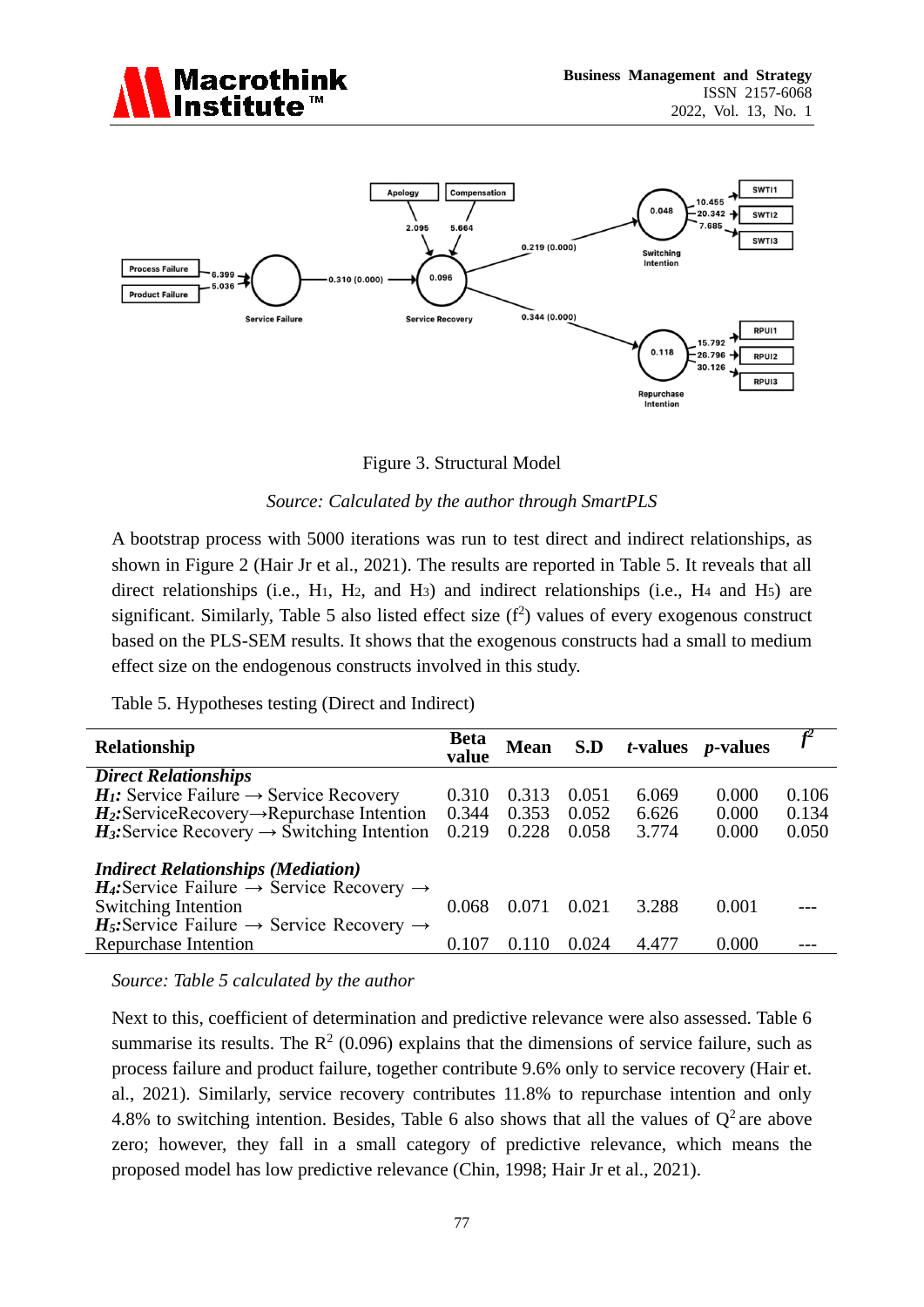

| <b>Construct</b>     | <b>Coefficient of Determination</b> | <b>Predictive Relevance</b> |
|----------------------|-------------------------------------|-----------------------------|
|                      | $\mathbf{R}^2$                      | $\mathbf{O}^2$              |
| Service Recovery     | 0.096                               | 0.066                       |
| Repurchase Intention | 0.118                               | 0.072                       |
| Switching Intention  | 0.048                               | 0.026                       |

Table 6. Predictive relevance and coefficient of determination

*Source: Table 6 calculated by the author*

#### **5. Findings, discussion, and conclusion**

This section discusses the findings of the empirical analysis, with a particular emphasis on the most important findings of the study. Consequently, we first investigate the relationship between service failure and future behavioural intentions, followed by an examination of the mediating role of service recovery; finally, the implications for practice arising from the findings of this research are discussed. Finally, we discuss the study's major limitations and provide recommendations for future research on this topic.

#### *5.1 Discussion on Findings*

All the hypothesised correlations between service failure and recovery, repurchase intention, and switching intentions were supported by the empirical findings. However, it is shown that service recovery has a less substantial effect on repurchase intention. Service recovery tends to have a more significant impact on consumers' switching intentions than repurchase intentions. The results are similar to (Tesfom et al., 2021), which found that service recovery has a more substantial impact on customers' switching intention. Similar to this study (Yaqub et al., 2019) also identified a speedy response that could minimise the intention of customers to switch webstore. Therefore, the webstore should implement an effective and friendly complaint system. Awareness should be provided to employees and customers to complain to the webstore in the situation of service failure. Quick and positive responses should be given to customers so that their negative emotions can be reduced. The present study's findings do not indicate the existence of a strong association between repurchase intention and service recovery that shows that service recovery doesn't enhance repurchase after a service failure. It might be affected due to cultural or personal factors.

#### *5.2 Implications of the Study*

Competition among webstores in Malaysia's online shopping market is becoming intense, and webstores are continuously seeking to keep their customers loyal. Malaysia's eCommerce industry is constantly expanding, propelled by COVID-19-related online services and the country's growing smartphone usage. Malaysia's dynamic economy and excellent infrastructure for digital technologies have made it a desirable market for eCommerce in Southeast Asia (Jan et al., 2018). Malaysia's eCommerce income is expected to reach \$4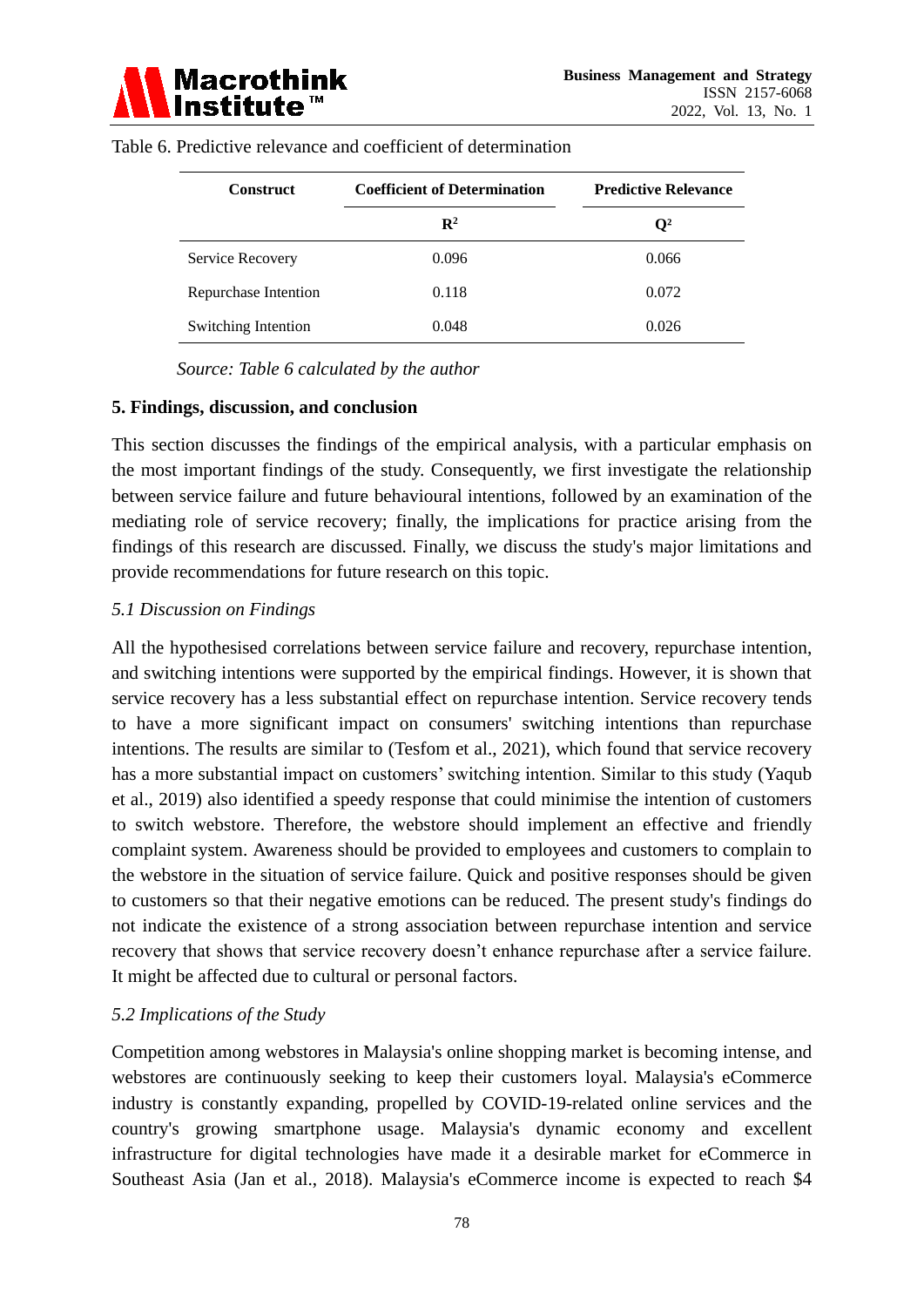

billion by 2020. Malaysia's eCommerce market grew by 37 per cent in 2020, contributing to the global growth rate of 26 per cent. According to Global Data eCommerce Analytics, Malaysia's eCommerce market is expected to increase by 24.7 per cent in 2021. Between 2020 and 2024, the market is estimated to grow at a CAGR of 14.3%, reaching \$12.6 billion. This growing rate of online shoppers creates an atmosphere of competition where competitors provide alternative and excellent services (statistics). Moreover, the switching cost is meagre, and customers can switch with a single click. In such conditions, webstores are required to provide flawless services, and if a service failure occurs, the recovery process should be excellent to retain their customers. The importance of choosing the right recovery actions to avoid customer switching intents was emphasised in this study. The findings of this study may be valuable to industry practitioners to prevent failure in the future and know how to recover failure more efficiently if it occurs. It also indicates which recovery strategy, or combination of recovery strategies, is most beneficial in preventing customers from switching providers.

This study could lead to improved profitability and long-term sustainability for service providers who would use the findings to improve service delivery. As (Grace & O'Cass, 2001) stated, switching intentions have a negative impact on profitability and reduce market share; due to the cost of obtaining a new customer being significantly higher than the cost of keeping an existing customer, service providers are keen to reduce customer defection. In terms of demographic characteristics, limiting churn and maintaining customers may require adequate identification and targeting of segments with a higher propensity to switch. Webstores, on the other hand, must target these customers to prevent failure before it occurs and, in any case, to recover as quickly as possible to avoid switching. The complaint management system should be very efficient, and employees should be trained to tackle the service failure issues adequately.

# *5.3 Limitations and Future Research*

This study is not without exceptions that limit the generalizability of the findings and provide avenues for further research. First, because this research was limited to a single service sector (i.e., online shopping) and a single country, the findings cannot be applied to other service sectors or geographic areas. As a result, future research could duplicate this study in other service industries and nations. Second, because this study was based on a cross-sectional survey, the results could be influenced by respondents' recall bias. As a result, future research should utilise a longitudinal design and might use a scenario-based experiment instead of a survey. In addition, future research in the relationship between service recovery and switching intentions may incorporate several other essential characteristics.

# *5.4 Conclusion*

Online shopping has been increased in recent years, especially in the COVID-19 pandemic. The effect of service failure has been widely studied in offline retailing and restaurants. The current study revealed that service failure positively influences the switching intention and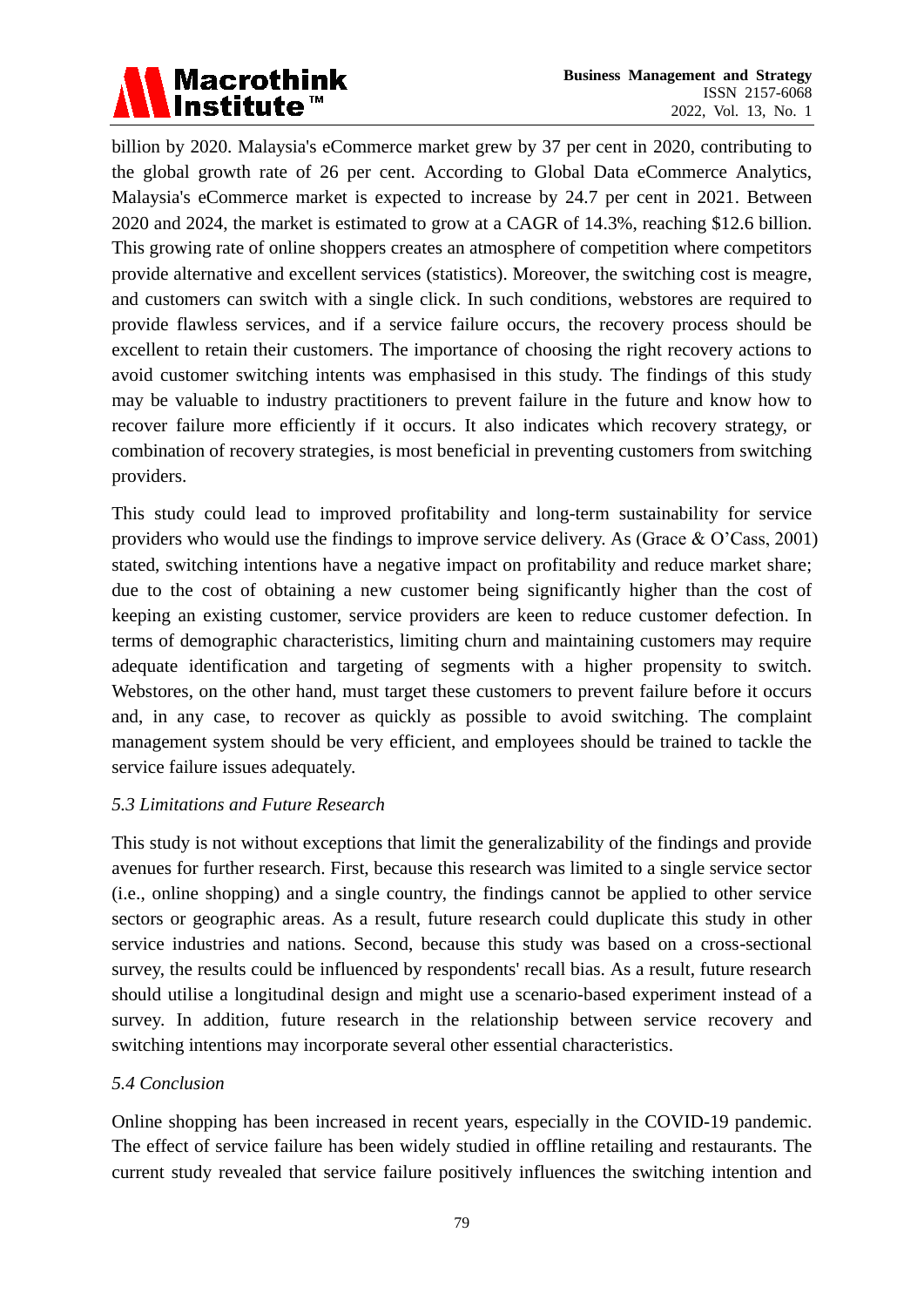

reduces the repurchase intention, in line with prior literature. Previously, service recovery was assumed to be a successful tool for retaining customers but empirically tested in the current study; it is investigated that service recovery has varying results. Services recovery reduces the switching intention but is less significant in repurchasing intention. Cultural factors have effects on customers' buying behaviour (Jan et al., 2019).

# **References**

Aaker, J. L., & Maheswaran, D. (1997). The effect of cultural orientation on persuasion. *Journal of consumer research*, *24*(3), 315-328.<https://doi.org/10.1086/209513>

Ali, A. A. E. A., & Mohamed, A. A. E. R. A. (2020). The role of perceived justice with service recovery in the relationship between empowerment of frontline employees and customer satisfaction after service recovery" customers of Egyptian internet companies case study. *International Journal of Business, Economics and Law*, *21*(5), 134-148.

Ariff, M. S. M., Sylvester, M., Zakuan, N., Ismail, K., & Ali, K. M. (2014). Consumer perceived risk, attitude and online shopping behaviour; empirical evidence from Malaysia. <https://doi.org/10.1088/1757-899X/58/1/012007>

Asghar Ali, M., Hooi Ting, D., Ahmad-ur-Rehman, M., Zaib Abbasi, A., & Hussain, Z. (2021). Perceived service recovery justice and customer re-patronage intentions: Sequential mediation. *Cogent Business Management*, *8*(1), 1938352. <https://doi.org/10.1080/23311975.2021.1938352>

Azemi, Y., Ozuem, W., Howell, K. E., & Lancaster, G. (2019). An exploration into the practice of online service failure and recovery strategies in the Balkans. *Journal of Business Research*, *94*, 420-431.<https://doi.org/10.1016/j.jbusres.2018.08.035>

Azhar Ali, S. E., Rizvi, S. S. H., Lai, F., Faizan Ali, R., & Ali Jan, A. (2021). Predicting delinquency on Mortgage loans: an exhaustive parametric comparison of machine learning techniques. *International Journal of Industrial Engineering and Management*, *12*(1), 1-13. <https://doi.org/10.24867/IJIEM-2021-1-272>

Bandura, A. (1989). Human agency in social cognitive theory. *American psychologist*, *44*(9), 1175.<https://doi.org/10.1037/0003-066X.44.9.1175>

Bansal, H. S., & Taylor, S. F. (1999). The service provider switching model (spsm) a model of consumer switching behavior in the services industry. *Journal of Service Research*, *2*(2), 200-218.<https://doi.org/10.1177/109467059922007>

Bansal, H. S., Taylor, S. F., & St. James, Y. (2005). "Migrating" to new service providers: Toward a unifying framework of consumers' switching behaviors. *Journal of the Academy of Marketing Science*, *33*(1), 96-115.<https://doi.org/10.1177/0092070304267928>

Bhatti, A., Akram, H., Basit, H. M., Khan, A. U., Raza, S. M., Naqvi, M. B., & Networking. (2020). E-commerce trends during COVID-19 Pandemic. *International Journal of Future*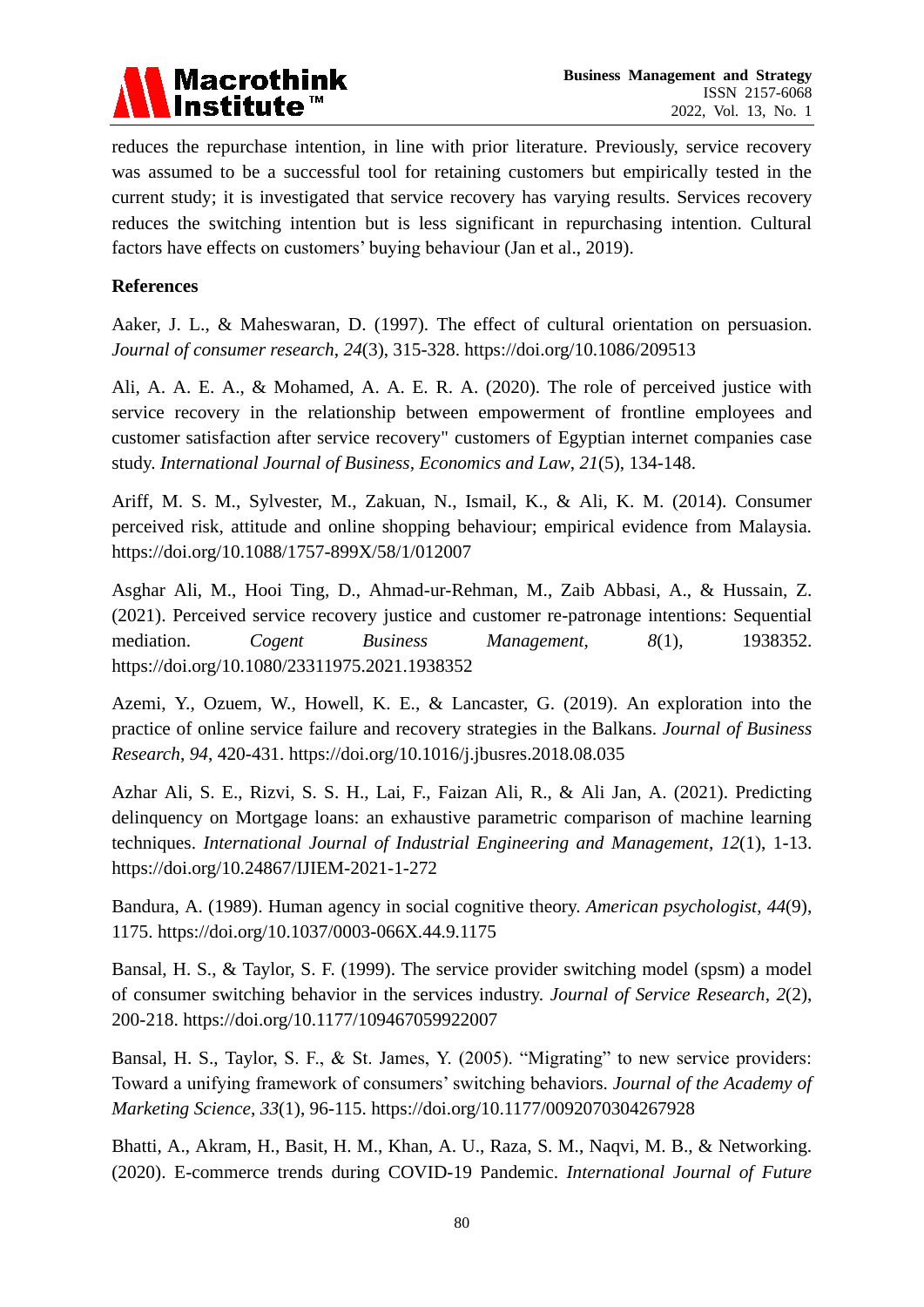

*Generation Communication*, *13*(2), 1449-1452.

Borah, S. B., Prakhya, S., & Sharma, A. (2020). Leveraging service recovery strategies to reduce customer churn in an emerging market. *Journal of the Academy of Marketing Science*, *48*(5), 848-868.<https://doi.org/10.1007/s11747-019-00634-0>

Briley, D. A., & Williams, J. D. (1998). Special Session Summary Emotive and Cognitive Effects of Culture. *ACR Asia-Pacific Advances*.

Cheah, J.-H., Sarstedt, M., Ringle, C. M., Ramayah, T., & Ting, H. (2018). Convergent validity assessment of formatively measured constructs in PLS-SEM: On using single-item versus multi-item measures in redundancy analyses. *International Journal of Contemporary Hospitality Management*.<https://doi.org/10.1108/IJCHM-10-2017-0649>

Cheng, B. L., Gan, C. C., Imrie, B. C., & Mansori, S. (2019). Service recovery, customer satisfaction and customer loyalty: Evidence from Malaysia's hotel industry. *International Journal of Quality and Service Sciences*.<https://doi.org/10.1108/IJQSS-09-2017-0081>

Chih-Hung, P. A. I., Kuo-Min, K. O., & Santos, T. (2019). A study of the effect of service recovery on customer loyalty based on marketing word of mouth in tourism industry. *Revista de Cercetare si Interventie Sociala*, *64*, 74-84.<https://doi.org/10.33788/rcis.64.6>

Chin, W. W. (1998). The partial least squares approach to structural equation modeling. *Modern methods for business research*, *295*(2), 295-336.

Chou, P.-F. (2015). An analysis of the relationship between service failure, service recovery and loyalty for Low Cost Carrier travelers. *Journal of Air Transport Management*, *47*, 119-125.<https://doi.org/10.1016/j.jairtraman.2015.05.007>

Chueh, T. Y., Wang, J. H., & Liao, H. H. (2014). Effects of Service Recovery on Customer Satisfaction and Relationship Retention in Catering Industry. *Anthropologist*, *17*(3), 857-863. <https://doi.org/10.1080/09720073.2014.11891500>

Churchill, G. A., & Iacobucci, D. (2006). *Marketing research: methodological foundations*. Dryden Press New York.

De Ruyter, K., & Wetzels, M. (2000). Customer equity considerations in service recovery: a cross-industry perspective. *International Journal of Service Industry Management*, *11*(1), 91-108.<https://doi.org/10.1108/09564230010310303>

Donthu, N., & Yoo, B. (1998). Cultural influences on service quality expectations. *Journal of Service Research*, *1*(2), 178-186.

Driver, C., & Johnston, R. (2001). Understanding service customers: the value of hard and soft attributes. *Journal of Service Research*, *4*(2), 130-139. <https://doi.org/10.1177/109467050142005>

Gelbrich, K., & Roschk, H. (2011). A meta-analysis of organizational complaint handling and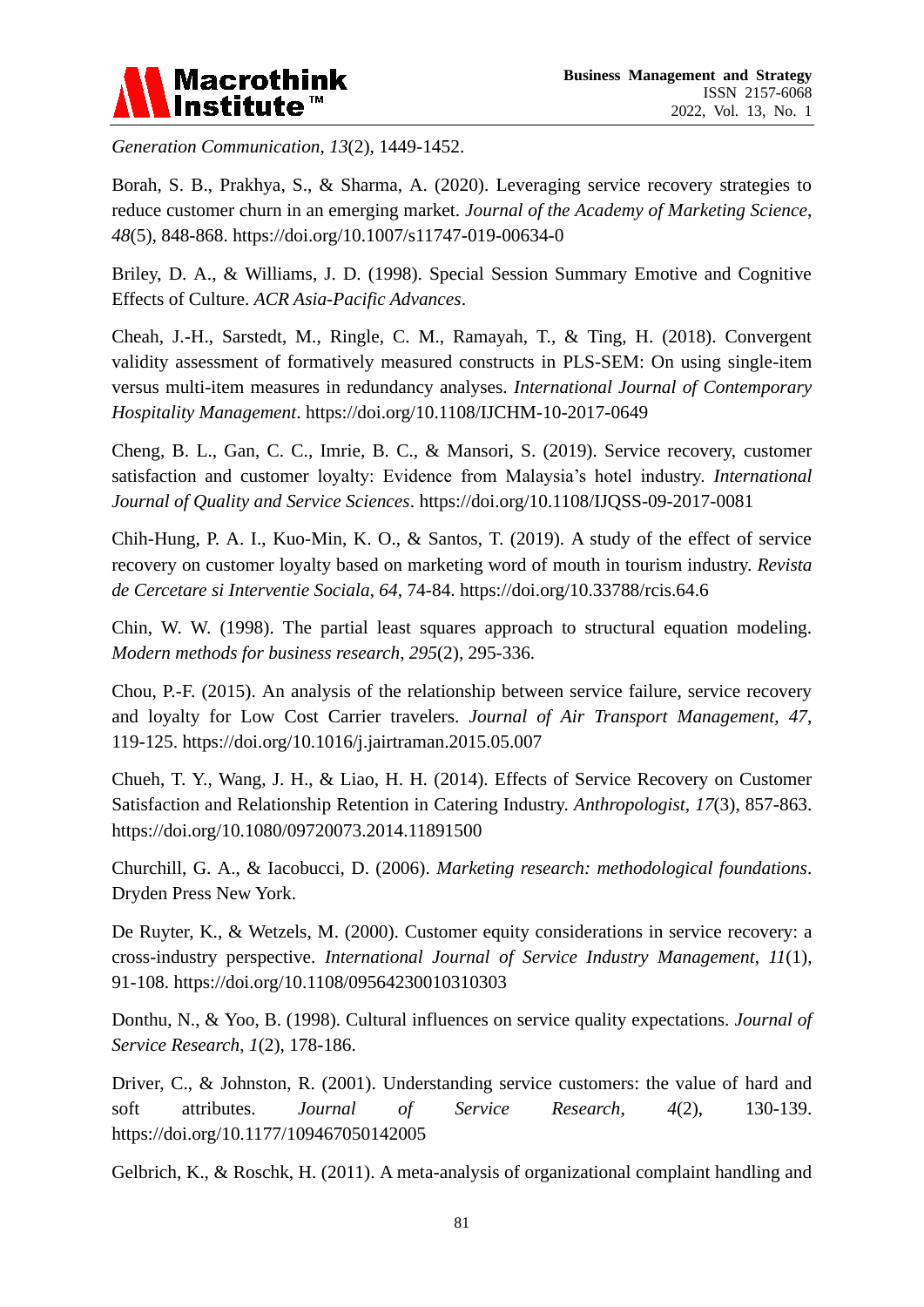

customer responses. *Journal of Service Research*, *14*(1), 24-43. <https://doi.org/10.1177/1094670510387914>

Grace, D., & O'Cass, A. (2001). Attributions of service switching: a study of consumers' and providers' perceptions of child‐care service delivery. *Journal of Services Marketing*. <https://doi.org/10.1108/EUM0000000005508>

Hair Jr, J. F., Hult, G. T. M., Ringle, C. M., & Sarstedt, M. (2021). *A primer on partial least squares structural equation modeling (PLS-SEM)*. Sage publications. <https://doi.org/10.1007/978-3-030-80519-7>

Hamilton, R. W., Rust, R. T., & Dev, C. S. (2017). Which features increase customer retention. *MIT Sloan Management Review*, *58*(2), 79-84.

Harrison-Walker, L. J. (2019). The effect of consumer emotions on outcome behaviors following service failure. *Journal of Services Marketing*. <https://doi.org/10.1108/JSM-04-2018-0124>

Hinkin, T. R., & Tracey, J. B. (2003). The Service Imperative: Factors Driving Meeting Effectiveness: More than any other factor, service drives satisfaction ratings for meeting participants. *Cornell Hotel and Restaurant Administration Quarterly*, *44*(5-6), 17-26. <https://doi.org/10.1177/001088040304400503>

Hirschman, E. C., & Stern, B. B. (1999). The roles of emotion in consumer research. *ACR North American Advances*.

Hsu, J. S. C. (2014). Understanding the role of satisfaction in the formation of perceived switching value. *Decision Support Systems*, *59*, 152-162. <https://doi.org/10.1016/j.dss.2013.11.003>

Interactive, H. (2006). New Survey Reveals Online Transaction Issues Have Negative Impact on Customers and Businesses. *TeaLeaf (available online at*  http://www.tealeaf.com/news/newsreleases/2006/0925.php.

Isa, Shah, Palpanadan, & Isa, F. (2020). Malaysians' Popular Online Shopping Websites during Movement Control Order (MCO). *International Journal of Advanced Trends in Computer Science and Engineering*, *9*(2), 2154-2158. <https://doi.org/10.30534/ijatcse/2020/190922020>

Jan, A., Marimuthu, M., bin Mohd, M. P., Isa, M., & Shad, M. K. (2019). Bankruptcy forecasting and economic sustainability profile of the market leading islamic banking countries. *International Journal of Asian Business and Information Management (IJABIM)*, *10*(2), 73-90.<https://doi.org/10.4018/IJABIM.2019040104>

Jan, A., Marimuthu, M., Pisol, M., Isa, M., & Albinsson, P. (2018). Sustainability practices and banks financial performance: a conceptual review from the islamic banking industry in Malaysia. *Int. J. Bus. Manag*, *13*(11).<https://doi.org/10.5539/ijbm.v13n11p61>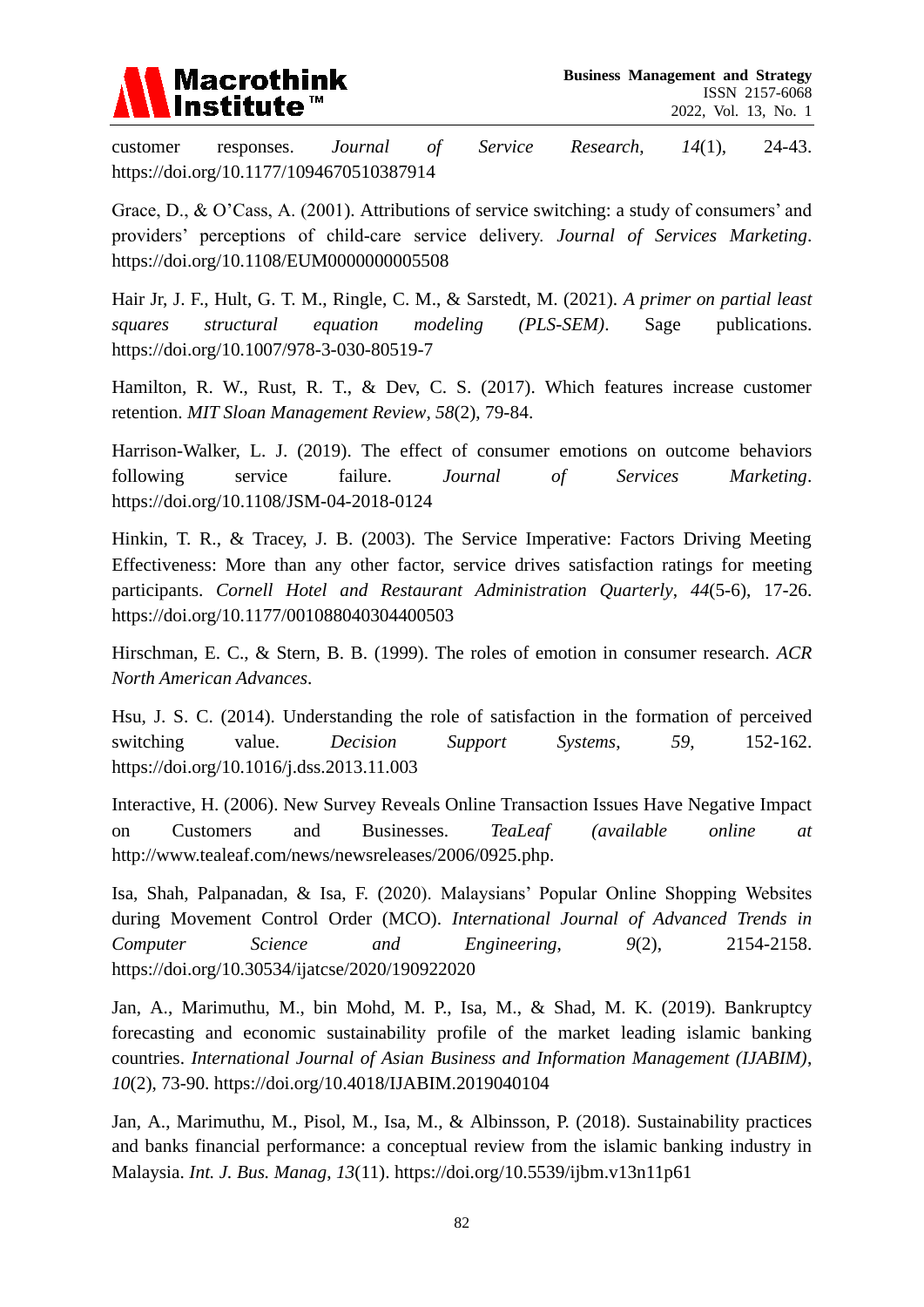

Kamalapur, R., & Lyth, D. (2020). Impact of Stockout Compensation in E-Commerce Drop-Shipping Supply Chain. *Operations and Supply Chain Management: An International Journal*, *13*(1), 82-93.<https://doi.org/10.31387/oscm0400254>

Keaveney, S. M. (1995). Customer switching behavior in service industries: An exploratory study. *Journal of marketing*, *59*(2), 71-82.<https://doi.org/10.1177/002224299505900206>

Koc, E., Boz, H., & Boz, B. (2019). The influence of employee attractiveness on service recovery paradox: facial recognition and eye tracker analyses. *BRAIN. Broad Research in Artificial Intelligence and Neuroscience*, *10*(3), 96-105.

Komunda, M., & Osarenkhoe, A. (2012). Remedy or cure for service failure? Effects of service recovery on customer satisfaction and loyalty. *Business Process Management Journal*, *18*(1), 82-103.<https://doi.org/10.1108/14637151211215028>

Kotler, P. (2003). *Marketing insights from A to Z: 80 concepts every manager needs to know*. John Wiley & Sons.

Kursan Milaković, I. (2021). Purchase experience during the COVID‐19 pandemic and social cognitive theory: The relevance of consumer vulnerability, resilience, and adaptability for purchase satisfaction and repurchase. *International journal of consumer studies*, *45*(6), 1425-1442.<https://doi.org/10.1111/ijcs.12672>

Lauro, C., & Vinzi, V. E. (2004). Some contributions to PLS Path Modeling and a system for the European Customer Satisfaction. *Dipartimento di Matematica e Statistica, Universita Federico II di Napoli*, *1*(2), 201-210.

Lee, J., & Zahn, W. (2014). Customer Evaluations of Service Recovery as a Function of Loyalty and Negative Emotion: A Conceptual Approach. *Asia-Pacific Journal of Business & Commerce*, *6*(2), 43-56.

Li, M., Qiu, S. C., & Liu, Z. (2016). The Chinese way of response to hospitality service failure: The effects of face and guanxi. *International Journal of Hospitality Management*, *57*, 18-29.<https://doi.org/10.1016/j.ijhm.2016.05.002>

Liu, C.-F., & Lin, C.-H. (2020). Online Food Shopping: A Conceptual Analysis for Research Propositions. *Frontiers in Psychology*, *11*, 2443.<https://doi.org/10.3389/fpsyg.2020.583768>

Maheswaran, D., & Shavitt, S. (2000). Issues and new directions in global consumer psychology. *Journal of consumer psychology*, *9*(2), 59-66. [https://doi.org/10.1207/S15327663JCP0902\\_1](https://doi.org/10.1207/S15327663JCP0902_1)

Manzano-Machob, D. (2013). The architecture of a churn prediction system based on stream mining. Artificial intelligence research and development.

Mason, A. N., Narcum, J., & Mason, K. (2021). Social media marketing gains importance after Covid-19. *Cogent Business Management*, *8*(1), 1870797. <https://doi.org/10.1080/23311975.2020.1870797>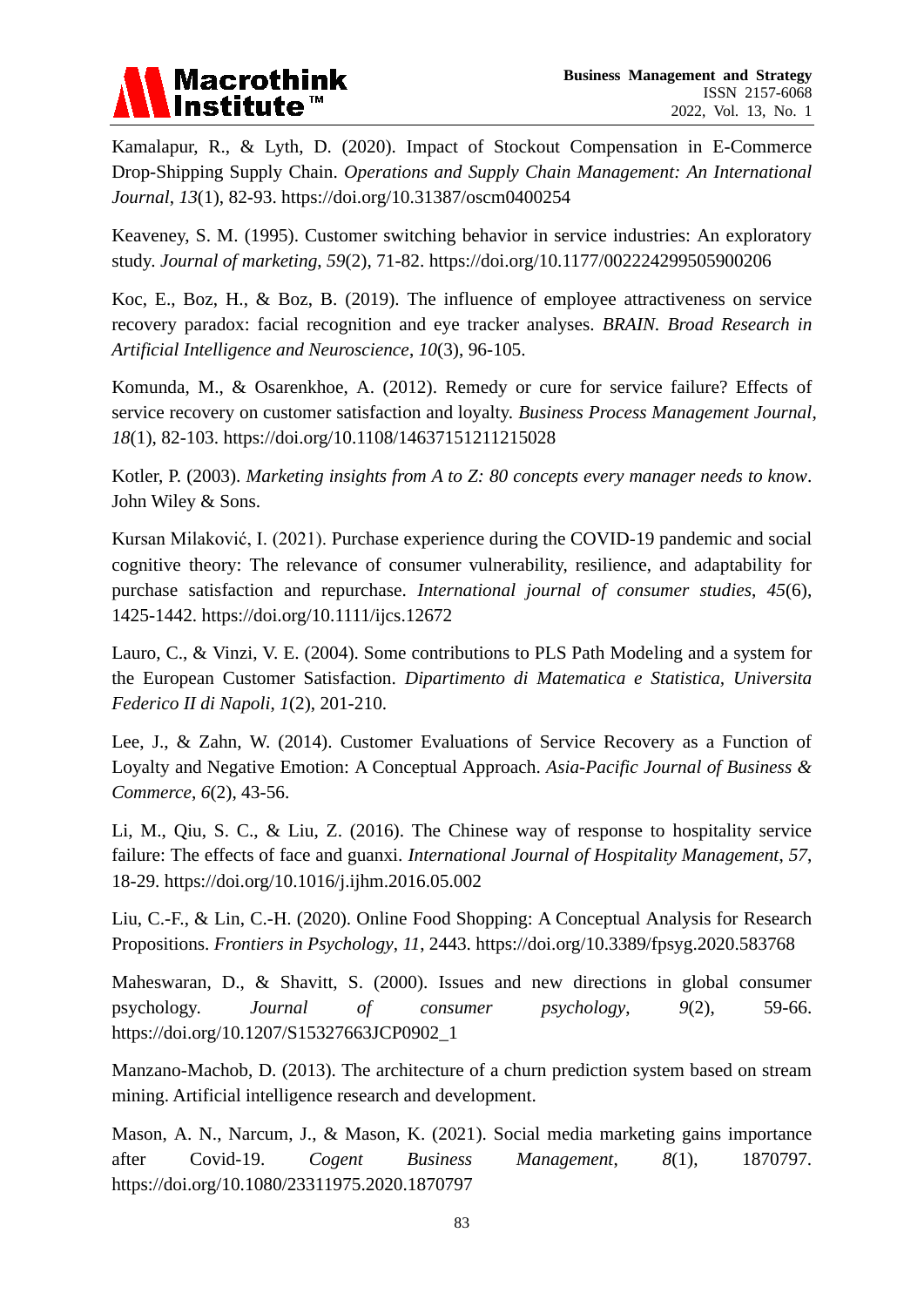

Matikiti, R., Mpinganjira, M., & Roberts-Lombard, M. (2019). Service recovery satisfaction and customer commitment in the airline business: An emerging African market perspective. *African Journal of Economic and Management Studies*. <https://doi.org/10.1108/AJEMS-01-2019-0005>

Maxham III, J. G. (2001). Service recovery's influence on consumer satisfaction, positive word-of-mouth, and purchase intentions. *Journal of Business Research*, *54*(1), 11-24. [https://doi.org/10.1016/S0148-2963\(00\)00114-4](https://doi.org/10.1016/S0148-2963(00)00114-4)

Mazhar, M., Ding Hooi, T., Hussain, A., Nadeem, M. A., & Tariq, U. (2020). The role of service recovery in post-purchase consumer behavior during COVID-19: A Malaysian perspective. *Frontiers in Psychology*, 5393.<https://doi.org/10.3389/fpsyg.2021.786603>

Mazhar, M., & Ting, D. H. (2021, 2021). Customer's repurchase intentions following service recovery: A conceptual model.<https://doi.org/10.1051/shsconf/202112409006>

Meerangani, K. A., Sharif, D., Ramli, M. A., Hamid, M. F. A., Zulkefli, A. A., & Rafie, A. (2021). Tasyabbuh in plural society in Malaysia: An Islamic perspective. *International Journal of Academic Research in Business and Social Sciences*, *11*(8), 1207-1219. <https://doi.org/10.6007/IJARBSS/v11-i8/10610>

Mehreen, M., Marimuthu, M., Abdul Karim, S. A., & Jan, A. (2022). Probing Risk of Default in the Market-Leading Islamic Banking Industry: During the Covid-19 Pandemic. In *Shifting Economic, Financial and Banking Paradigm* (pp. 63-73). Springer. [https://doi.org/10.1007/978-3-030-79610-5\\_4](https://doi.org/10.1007/978-3-030-79610-5_4)

Migacz, S. J., Zou, S., & Petrick, J. F. (2017). The "Terminal" Effects of Service Failure on Airlines: Examining Service Recovery with Justice Theory. *Journal of Travel Research*, *57*(1), 83-98.<https://doi.org/10.1177/0047287516684979>

Mooij, M. D. (2003). Convergence and divergence in consumer behaviour: implications for global advertising. *International Journal of advertising*, *22*(2), 183-202. <https://doi.org/10.1080/02650487.2003.11072848>

Nielsen Holdings, N. V. (2014). Malaysians rank among the world's most avid online shoppers. The Nielsen Global Survey of E-commerce. In.

Noone, B. M. (2012). Overcompensating for severe service failure: perceived fairness and effect on negative word-of-mouth intent. *Journal of Services Marketing*, *26*(4-5), 342-351. <https://doi.org/10.1108/08876041211245254>

Ogbonna, C. O., Igbojekwe, P. A. J. I. J. o. C., & Studies, M. (2015). Evaluation of Service Recovery Strategies in Some Hotels in Lagos Metropolis, Lagos, Nigeria.

Oliver, R. L. (1999). Whence consumer loyalty? *Journal of marketing*, *63*, 33-44. <https://doi.org/10.2307/1252099>

Orsingher, C., Valentini, S., & Polyakova, A. (2017). Customers' emotions in service failure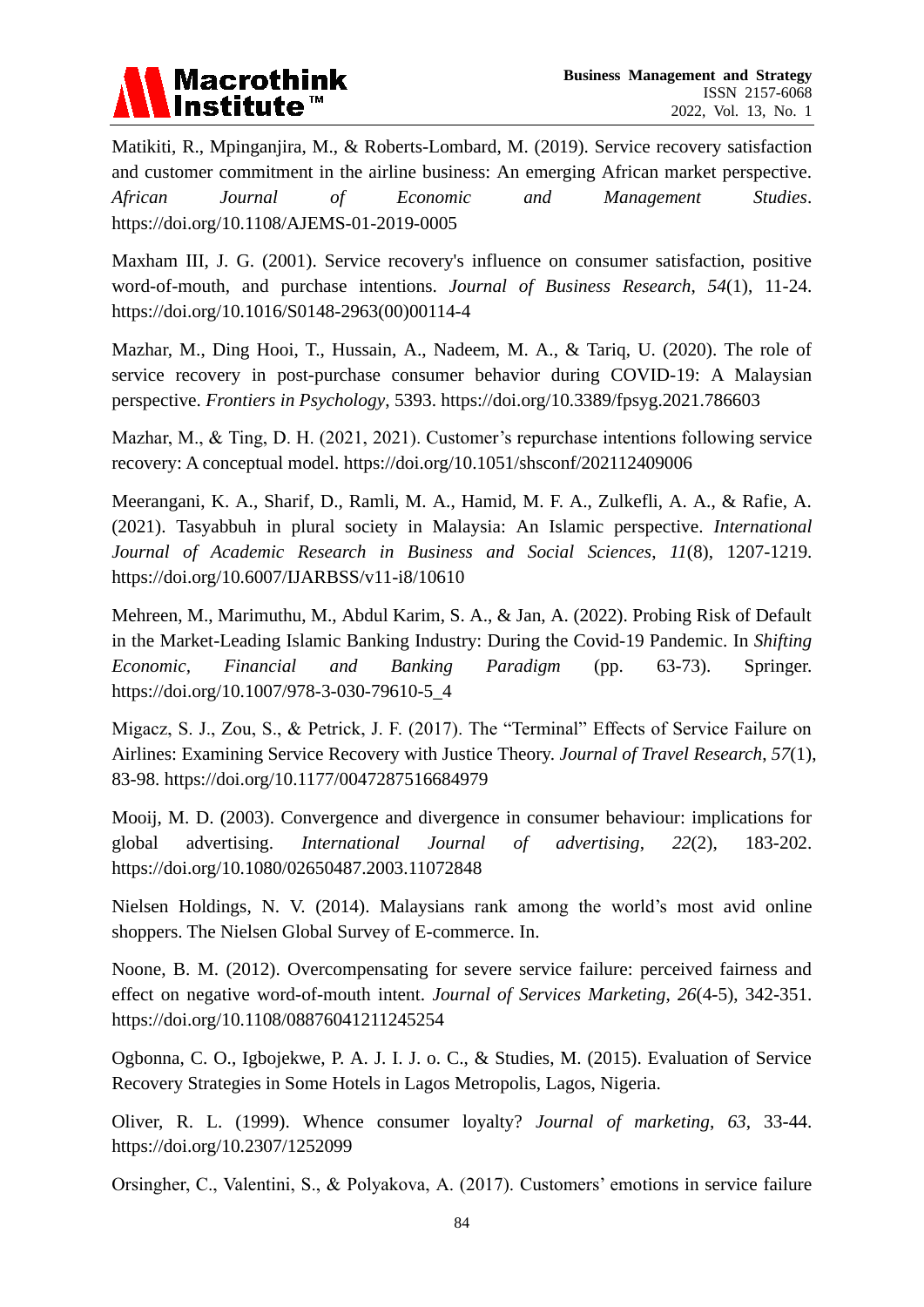

and recovery: a meta-analysis. *ACR North American Advances*.

Patterson, P. G., & Smith, T. (2001). Relationship benefits in service industries: a replication in a Southeast Asian context. *Journal of Services Marketing*, *15*(6), 425-443. <https://doi.org/10.1108/EUM0000000006098>

Pieters, V. P., Saerang, D. P., & Gunawan, E. M. (2019). Online transportation service: factors affecting consumer switching behavior. *Jurnal EMBA: Jurnal Riset Ekonomi, Manajemen, Bisnis dan Akuntansi*, *7*(4), 5117-5126.

Ramayah, T., Cheah, J., Chuah, F., Ting, H., & Memon, M. A. (2018). Partial least squares structural equation modeling (PLS-SEM) using smartPLS 3.0. In: Kuala Lumpur: Pearson.

Ringle, C. M., Wende, S., & Becker, J. M. (2015). *SmartPLS 3*. Boenningstedt: SmartPLS GmbH. http://www.smartpls.com

Rosenmayer, A., McQuilken, L., Robertson, N., & Ogden, S. (2018). Omni-channel service failures and recoveries: refined typologies using Facebook complaints. *Journal of Services Marketing*, *32*(3), 269-285.<https://doi.org/10.1108/JSM-04-2017-0117>

Sánchez-García, I., & Currás-Pérez, R. (2011). Effects of dissatisfaction in tourist services: The role of anger and regret. *Tourism Management*, *32*(6), 1397-1406. <https://doi.org/10.1016/j.tourman.2011.01.016>

Sands, S., Campbell, C., Shedd, L., Ferraro, C., & Mavrommatis, A. (2020). How small service failures drive customer defection: Introducing the concept of microfailures. *Business Horizons*, *63*(4), 573-584.<https://doi.org/10.1016/j.bushor.2020.03.014>

Sarstedt, M., & Cheah, J. H. (2019). Partial least squares structural equation modeling using SmartPLS: a software review. In: Springer. <https://doi.org/10.1057/s41270-019-00058-3>

Sasser, W. E., Hart, C. W., & Heskett, J. L. (1991). *The service management course: cases and readings*. Free Pr.

Schutte, H., & Ciarlante, D. (1998). Consumer research in Asia. In: London: Macmillan. <https://doi.org/10.1007/978-1-349-14862-2>

Shamim, A., Siddique, J., Noor, U., & Hassan, R. (2021). Co-creative service design for online businesses in post-COVID-19. *Journal of Islamic Marketing*. <https://doi.org/10.1108/JIMA-08-2020-0257>

Sian, F., Chuan, S., Kai, B., & Chen, B. (2010). Culture and consumer behaviour: Comparisons between Malays and Chinese in Malaysia. *International Journal of Innovation, Management and Technology*, *1*(2), 180.

Singh, R., & Rosengren, S. (2020). Why do online grocery shoppers switch? An empirical investigation of drivers of switching in online grocery. *Journal of Retailing Consumer Services*, *53*, 101962.<https://doi.org/10.1016/j.jretconser.2019.101962>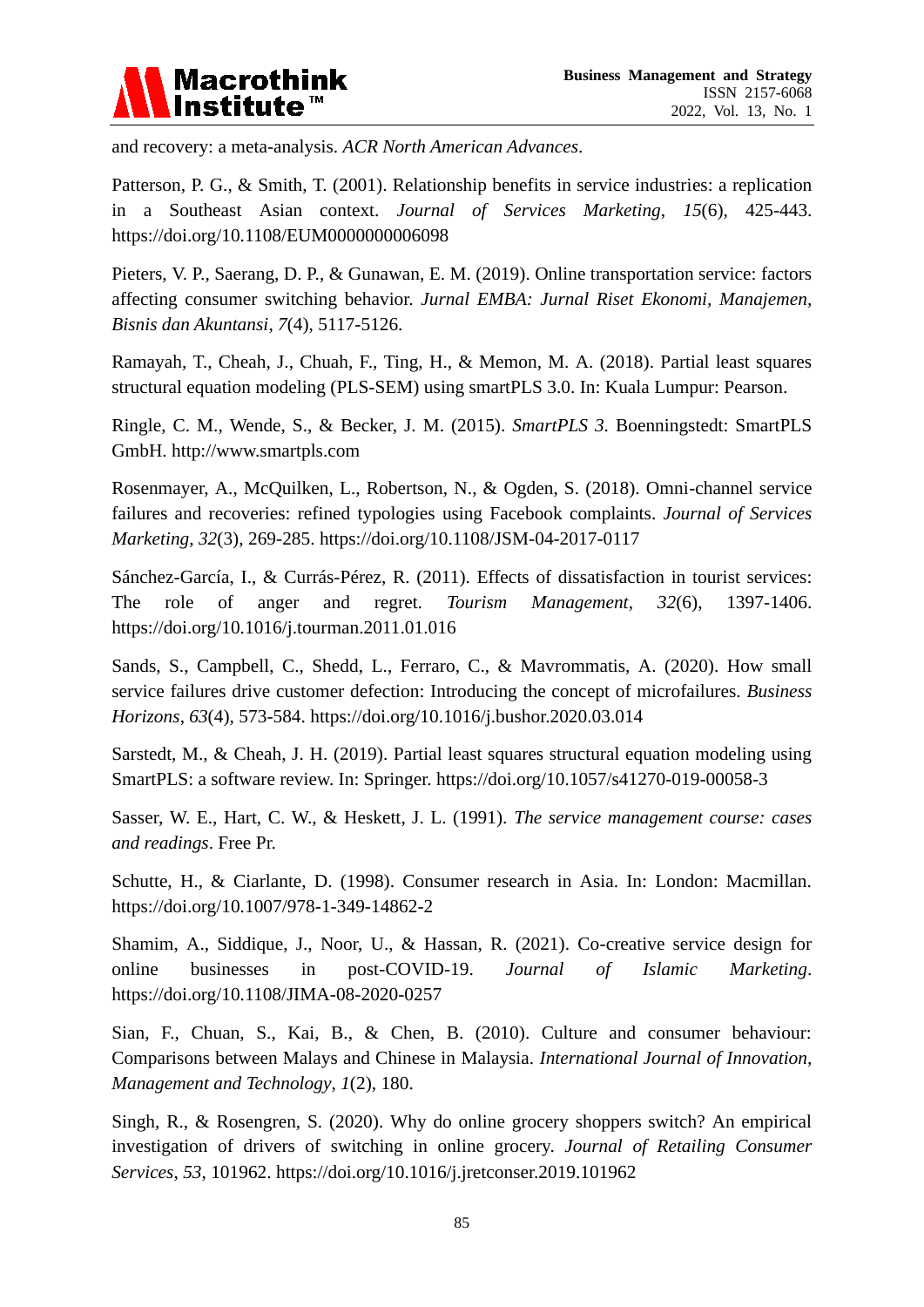

statistics, M. e. *Malaysia-Country commercial guide*. International trade administration. Retrieved 05-01-2022 from https://www.trade.gov/country-commercial-guides/malaysia-ecommerce

Swanson, S. R., & Kelley, S. W. (2001). Attributions and outcomes of the service recovery process. *Journal of Marketing theory and Practice*, *9*(4), 50-65. <https://doi.org/10.1080/10696679.2001.11501903>

Tan, C.-W., Benbasat, I., & Cenfetelli, R. T. (2016). An Exploratory Study of the Formation and Impact of Electronic Service Failures. *MIS Q.*, *40*(1), 1-29. <https://doi.org/10.25300/MISQ/2016/40.1.01>

Tesfom, G., Broekhuizen, T. L. J., & Lutz, C. H. M. (2021). Switching Intentions of Service Providers and Cultural Orientation. *Journal of International Consumer Marketing*, 1-15. <https://doi.org/10.1080/08961530.2021.1964408>

Timm, P. R. (2001). *Customer Service: Career Success through Customer Satisfaction (NetEffect Series)*. Prentice-Hall, Inc.

Tseng, S.-M. (2021). Understanding the impact of the relationship quality on customer loyalty: the moderating effect of online service recovery. *International Journal of Quality and Service Sciences*, *13*(02), 300-320.<https://doi.org/10.1108/IJQSS-07-2020-0115>

Turner, C. (2018). OFT: Managing complaints effectively. *REIQ Journal*(Mar 2018), 6.

Wallin Andreassen, T. (2000). Antecedents to satisfaction with service recovery. *European Journal of Marketing*, *34*(1/2), 156-175.<https://doi.org/10.1108/03090560010306269>

Wang, X., Guchait, P., & Paşamehmetoğlu, A. (2020). Tolerating errors in hospitality organizations: relationships with learning behavior, error reporting and service recovery performance. *International Journal of Contemporary Hospitality Management*, *32*(8), 2635-2656.<https://doi.org/10.1108/IJCHM-01-2020-0001>

Ward, S., Pearson, C., & Entrekin, L. (2002). Chinese cultural values and the Asian meltdown. *International Journal of Social Economics*, *29*(3), 205-217. <https://doi.org/10.1108/03068290210417098>

Wei, C., Liu, M. W., & Keh, H. T. (2020). The road to consumer forgiveness is paved with money or apology? The roles of empathy and power in service recovery. *Journal of Business Research*, *118*, 321-334.<https://doi.org/10.1016/j.jbusres.2020.06.061>

Yaqub, R. M. S., Halim, F., & Shehzad, A. (2019). Effect of service quality, price fairness, justice with service recovery and relational bonds on customer loyalty: Mediating role of customer satisfaction. *Pakistan Journal of Commerce and Social Sciences (PJCSS)*, *13*(1), 62-94.

Zeithaml, V. A., Parasuraman, A., & Berry, L. L. (1990). *Delivering quality service: Balancing customer perceptions and expectations*. Simon and Schuster.